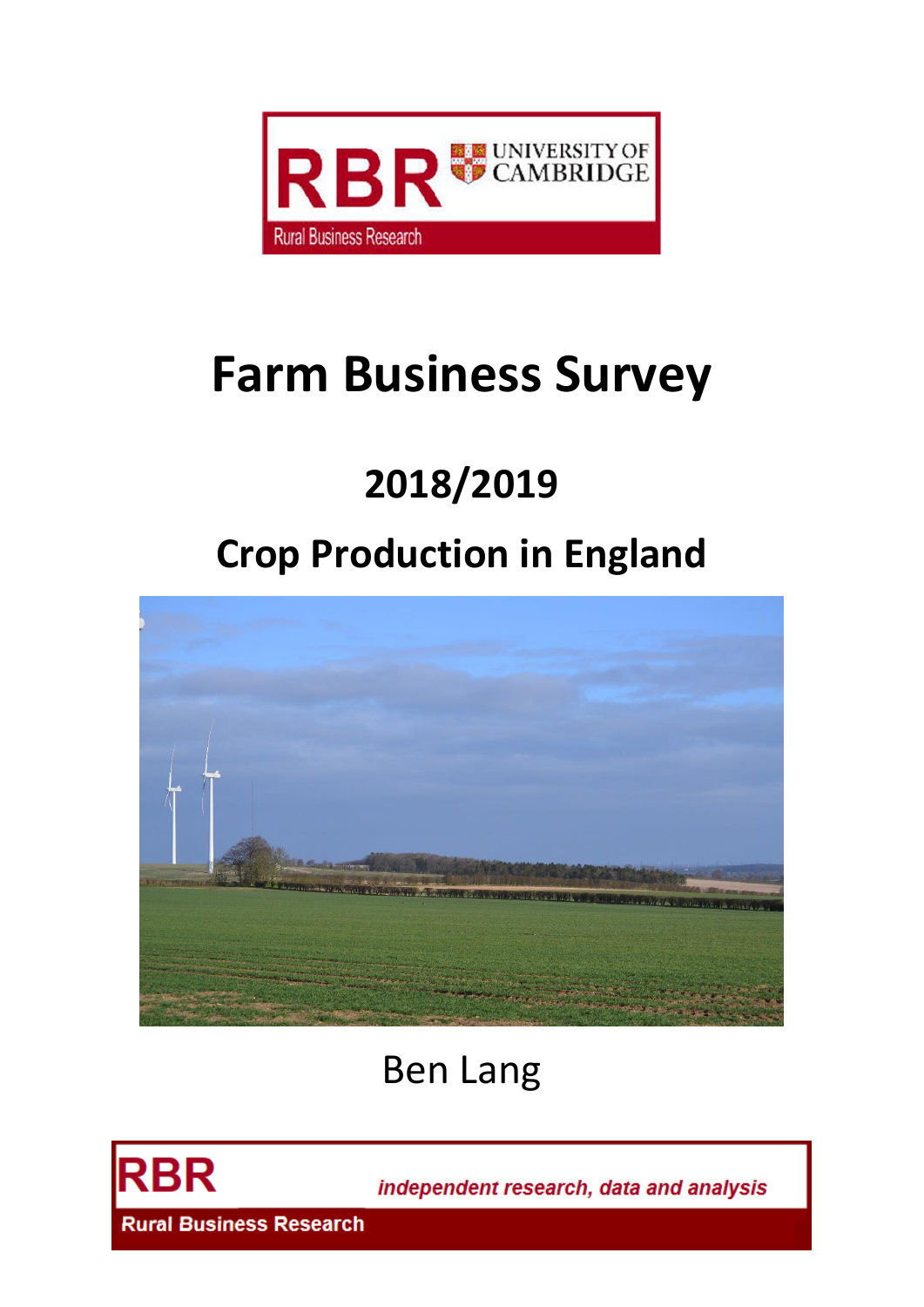

# Crop Production in England 2018/2019

Copies of this report may be obtained from:

Rural Business Unit Environmental Economy and Policy Research Group Department of Land Economy 16-21 Silver Street **Cambridge** CB3 9EP

> Tel: 01223 337166 Price: £25.00

[www.landecon.cam.ac.uk/research/environmental-economy-policy-group/rbu](http://www.landecon.cam.ac.uk/research/environmental-economy-policy-group/rbu)

ISBN 978-0-9926058-7-2

Published by the University of Cambridge

The data on which this report is based were originally collected in the Farm Business Survey and are Crown Copyright. The Farm Business Survey is collected on behalf of and financed by the Department for Environment, Food and Rural Affairs.

The views expressed in this publication are those of the authors and are not necessarily shared by other members of the University or by the University as a whole.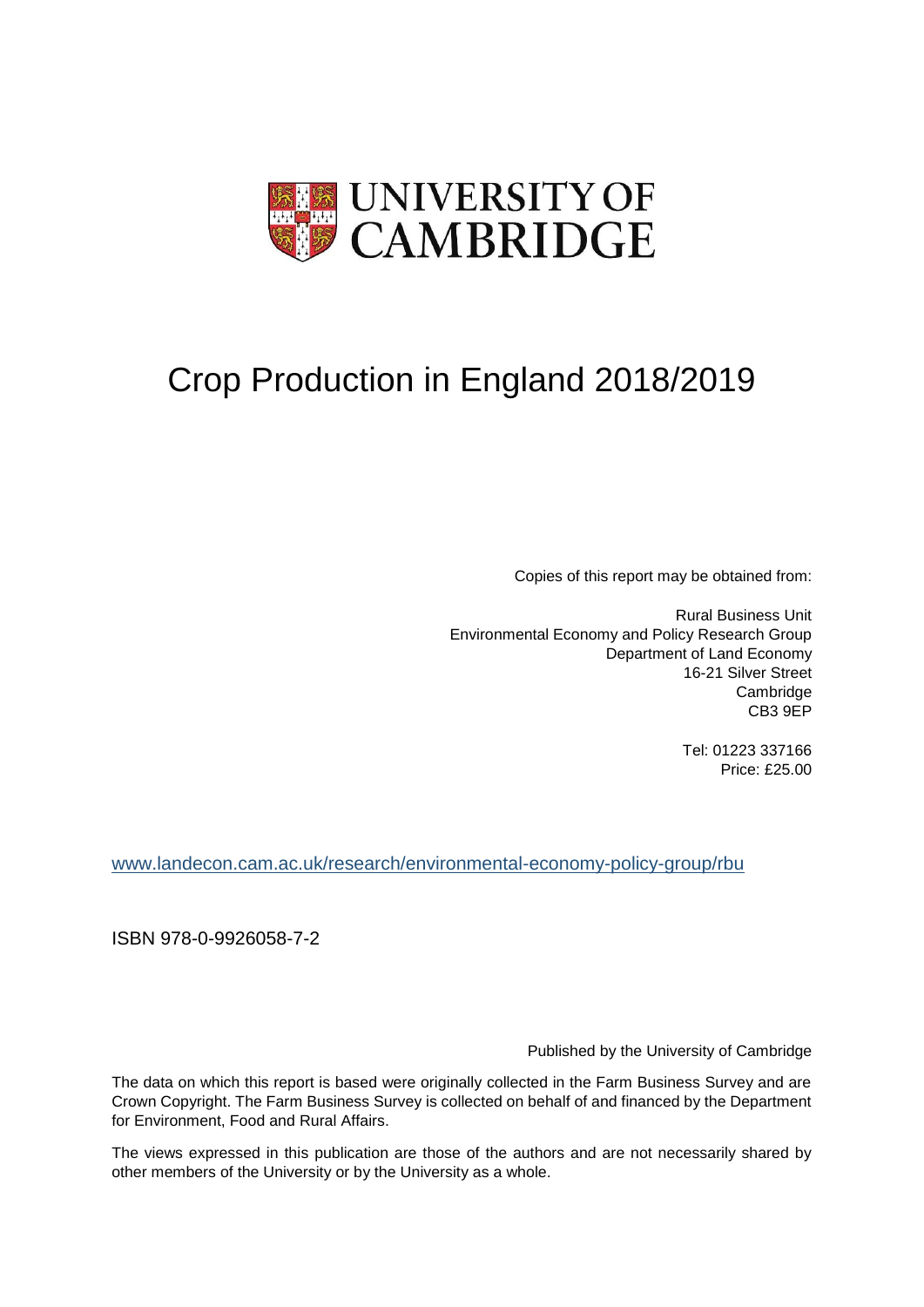Crop Production in England 2018/2019

The full printed version of the report is now available and comprises:

- Overview of Profitability, Assets and Liabilities
- Agri-environment, Diversification, Basic Payment: excludes agriculture
- Arable Farm Performance: agriculture excluding diversification
- Crop Enterprise Performance
- Net Margin and Cost of Production Estimation
- Organic Arable Performance
- Weather, Economic Context and Policy

Appendix 1 Agricultural Output and Costs Comparison by Farm Type, District, Size and Performance (36 tables)

Appendix 2 Gross Margin Results for Comparison by Farm Type, District, Size and Performance - Non Organic (122 tables)

# **Price £25 including postage and packing**

This publication can be obtained from Vasiliki Tzortzi, email vt291@cam.ac.uk

Rural Business Unit Department of Land Economy 19 Silver Street **Cambridge** CB3 9EP

Tel: 01223 337153

**Cheques should be made payable to: The University of Cambridge**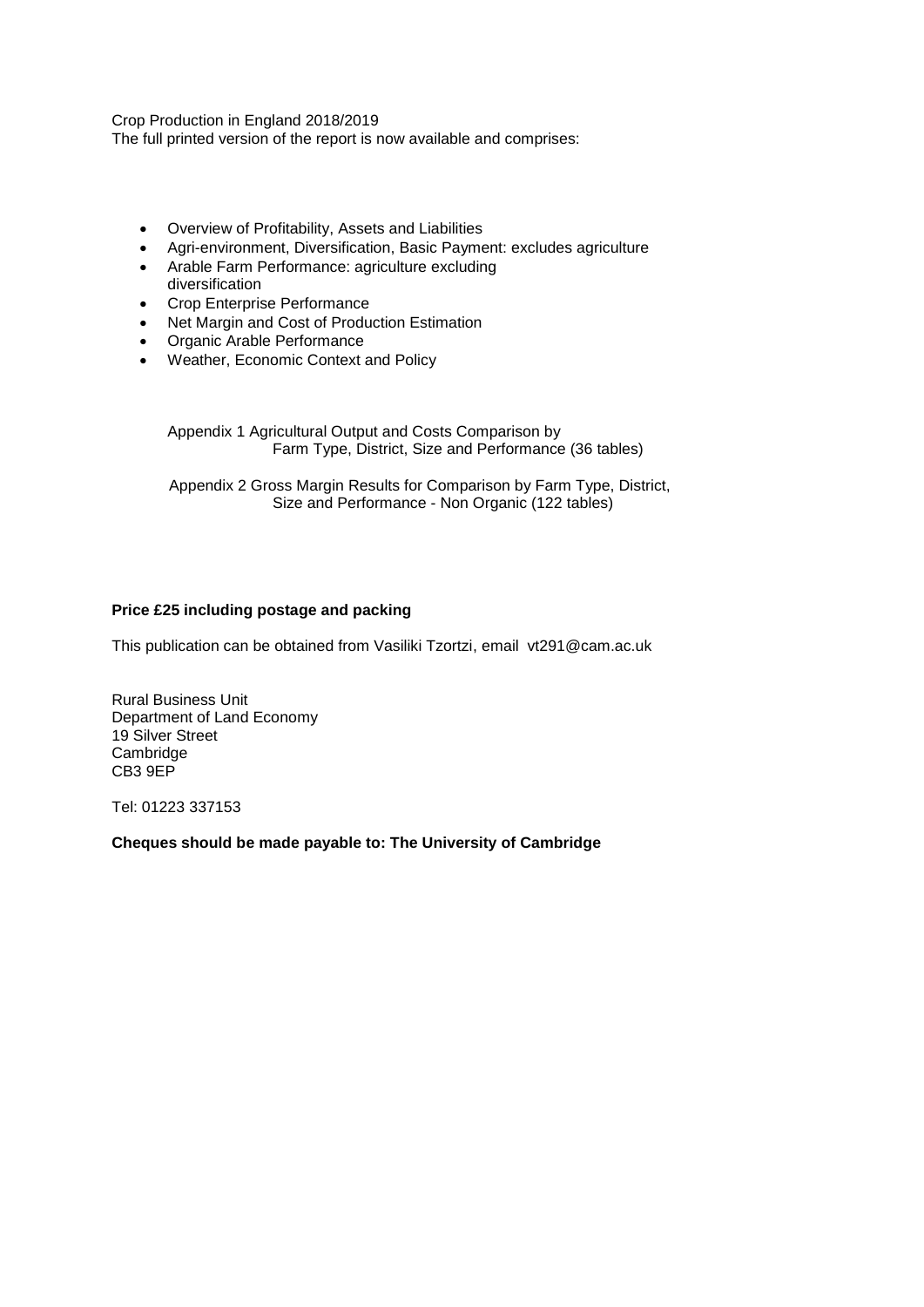Now in its fourteenth year of production, our series of reports on the economics of agriculture and horticulture in England from Rural Business Research (RBR) has now arguably greater relevance to the farming and horticultural sectors in England than ever before. Following a general election in December 2019, the UK Government has now passed legislation through parliament which will result in the UK leaving the EU at the end of January 2020. A transition period will then follow, with the expectation that by the end of December 2020 the UK will have completed the transition phase of fully leaving the EU.

The new era will impact on many areas of activity in the UK; UK agriculture will witness and experience one of the largest transitions it has seen in decades. The new Agriculture Bill 2019-20 will be translated into policies and subsequently implemented, with an "Agricultural Transition" starting on the 1st January 2021 and being completed by 2028. During this agricultural transition, English agricultural and horticultural businesses will experience a phased decline in the Basic Payment Scheme support, that many businesses have received, while new opportunities for payments for public goods will be introduced and implemented, all against a backdrop of a need to reduce agriculture's 'carbon footprint' and increase productivity performance. Alongside this change in emphasis, trade deals will be negotiated with the EU, the USA and other countries with which we currently, and intend to, trade with. This change in the UK's agricultural policies and trading relationship will lead to both challenges and opportunities for business. Irrespective of the challenges and opportunities that lay ahead, most industry commentators note the need for businesses to adapt and to be fully aware of their costs and returns. We hope that RBR's core focus on independent analysis of the economics of agricultural and horticultural sectors will continue to provide the industry with the data on enterprise and sectoral returns to aid business decision making.

For the 2018/19 year, average Farm Business Income (FBI), derived from our work on the Farm Business Survey (FBS), fell to £50,400 per business from £56,100 in 2017/18. The 2018/19 year relates to the 2018 harvest year, which witnessed an exceptionally cold spring "The Beast from the East" followed by one of the driest summers on record (almost in line with the 1976 drought). These weather impacts led to forage shortage and thus increased livestock feeds costs in the grazing sectors, and reduced cropping yields, albeit with an increase in crop prices. The dairy and grazing livestock sectors witnessed the largest percentage decreases in FBI, as they faced the higher costs of feed and lower prices for stock, particularly in the less favoured areas (LFAs).

As with our previous editions of these reports, available at www.ruralbusinessresearch.co.uk, our core aim is to inform agricultural and horticultural businesses about the economics in their sector. This series of reports, and our work on the FBS more generally, would not be possible without the cooperation of the farmers and growers who participate in the FBS to ensure that the data we provide for policy making, and in our reports and free to use online data services at www.farmbusinesssurvey.co.uk, is truly representative of the sectors. Our sincere thanks therefore go to the farmers and growers for their most valuable contribution.

# **Professor Paul Wilson**

Chief Executive Officer, Rural Business Research

January 2020

**[www.ruralbusinessresearch.co.uk](http://www.ruralbusinessresearch.co.uk/)**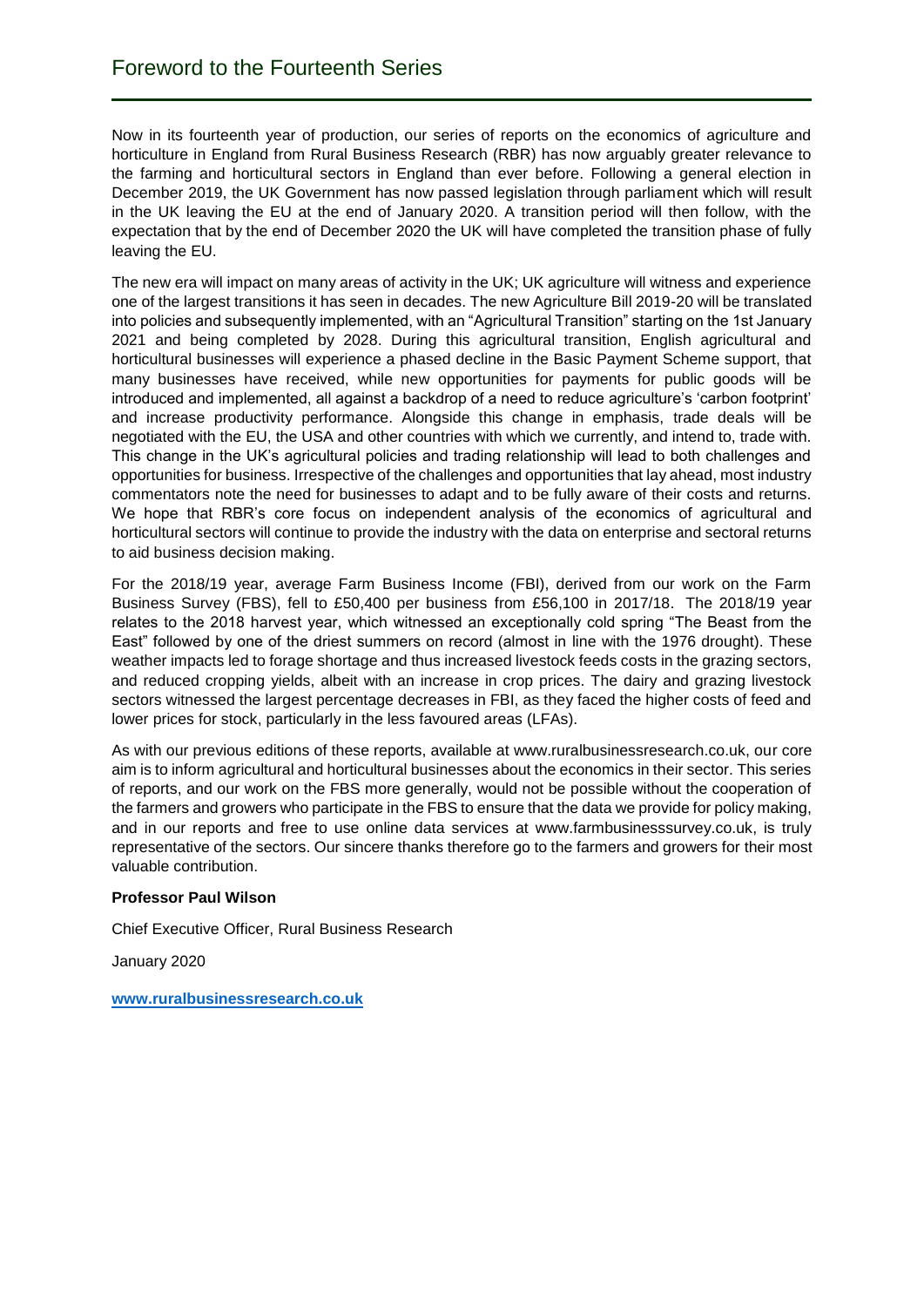Rural Business Research is very grateful to the farmers who have voluntarily provided records and information on which the FBS and this report are prepared.

Rural Business Research staff across England collected farm data. At the Rural Business Unit, Mark Reader and Richard Dexter designed the reporting system and Hayley Sherlock and Stephen Horsley contributed to the production of the report. Credit for the cover photograph to Stephen Horsley. Colleagues at the University of Reading carried out a quality assurance review of the report.

Data sources and basis of farm type and farm size in the FBS

In this report, figures 1.1, 2.1, 2.2 and 4.1 were derived from data published at [www.farmbusinesssurvey.co.uk.](http://www.farmbusinesssurvey.co.uk/) Figures 3.1, 3.2, 3.3, 3.4, 3.5 and 6.1 were derived from Defra publications. Figures 1.2, 1.3 and 4.2 were derived from our own analysis of FBS data. From 2018/19, the classification of farms is based on 2013 standard output coefficients. 2017/18 results have been recalculated and presented in this release to allow comparability between 2017/18 and 2018/19. The results published here are therefore not directly comparable with those published in earlier years which are based on previous standard output coefficients. For more information please see [https://assets.publishing.service.gov.uk/government/uploads/system/uploads/attachment\\_data/file/36](https://assets.publishing.service.gov.uk/government/uploads/system/uploads/attachment_data/file/365564/fbs-uk-farmclassification-2014-21oct14.pdf) [5564/fbs-uk-farmclassification-2014-21oct14.pdf"](https://assets.publishing.service.gov.uk/government/uploads/system/uploads/attachment_data/file/365564/fbs-uk-farmclassification-2014-21oct14.pdf)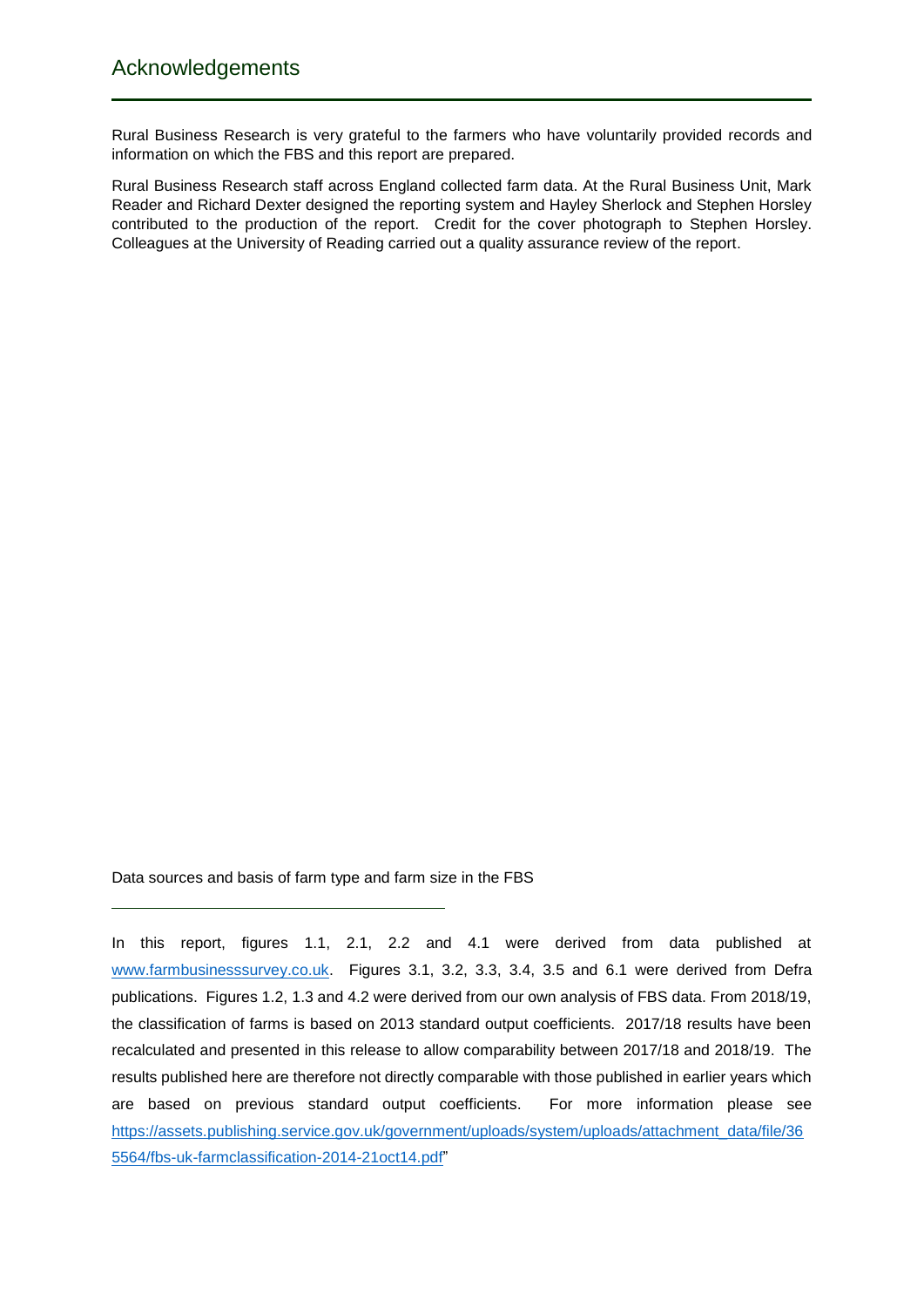# 1.0 Overview

- Summary of Profitability, Assets and Liabilities
- High crop prices due to weakened value of sterling and poor yields across Europe
- Summer drought followed the spring 'beast from the East'
- Reduced crop yields resulting in increased cost of production (per hectare)
- Highest winter wheat, winter barley and spring barley gross margin in recent times
- Highest organic cereal gross margins since start of our detailed analysis in 2009
- Exceptional potato gross margin and price
- Occupancy and fuel costs increased
- Teesside Vivergo ethanol plant closed in September
- Good conditions in autumn for development of sugar beet and potatoes
- Net worth of farms increased but land prices reduced

The results presented in this chapter relate to the whole farm business and include agriculture, agri environment, diversification and the Basic Payment Scheme (BPS). Later chapters focus on the contribution of these four cost centres.

# 1.1 Time Series Farm Business Income on Cereals and General Cropping Farms

Farm Business Income (FBI) on Cereals farms increased by 16 per cent to £369 per hectare as a result of higher crop prices and despite reduced crop yields. The FBI of Roots farms increased by 21 per cent to £346 per hectare, driven by favourable potato prices. FBI on Vegetables farms was 12 per cent higher than in 2017, at £480 per hectare. The longer term trend in farm incomes is shown in figure 1.1.



Figure 1.1 Time Series Farm Business Income (FBI) of Arable Farms, 2003 to 2019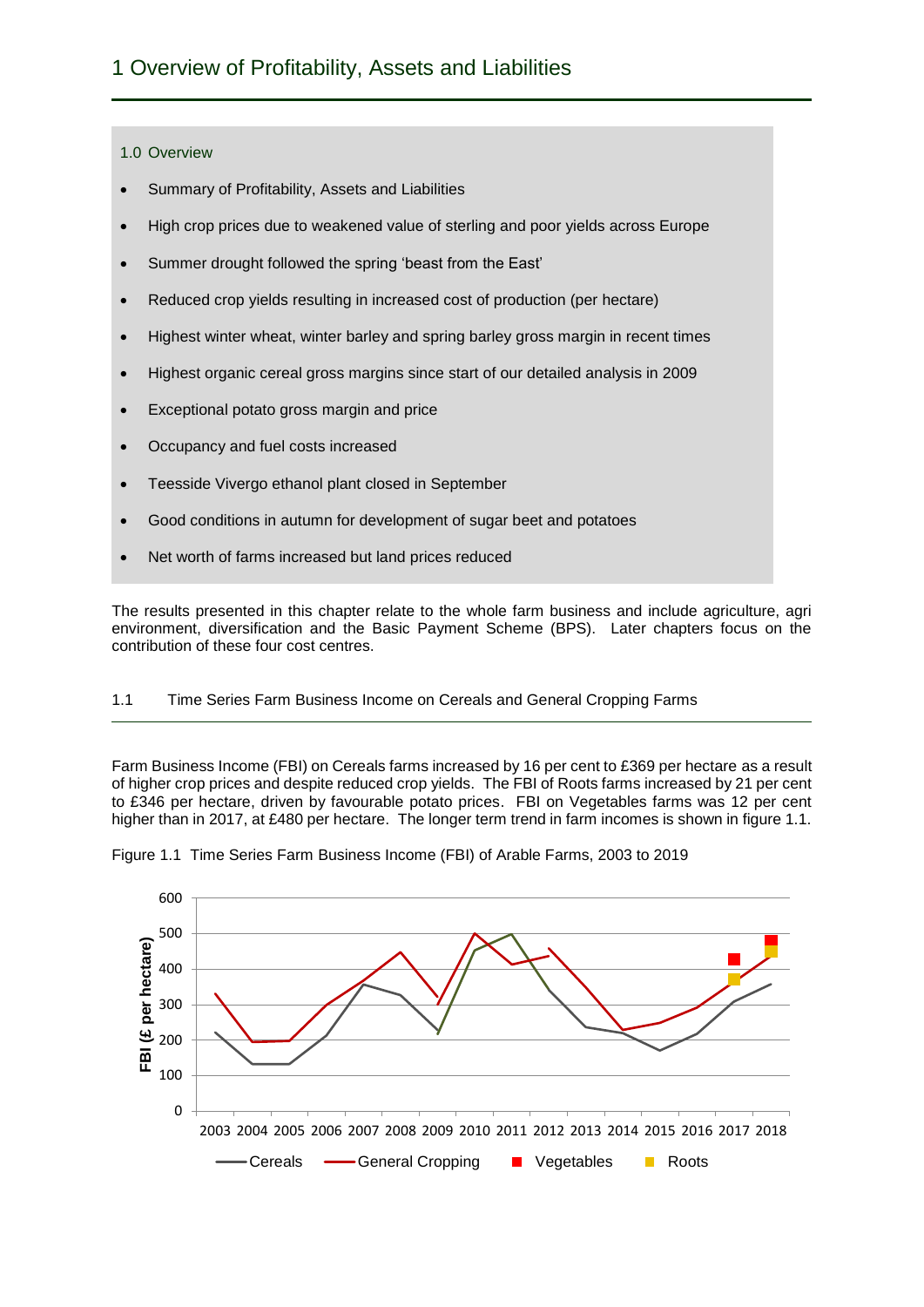# 1.2 Farm Business Income 2018/2019

Profit and loss accounts for arable farms are set out in Table 1.1.

|                                       | <b>Cereals</b> |      | <b>Roots</b>            |      | <b>Vegetables</b> |      |
|---------------------------------------|----------------|------|-------------------------|------|-------------------|------|
|                                       | 2017           | 2018 | 2017                    | 2018 | 2017              | 2018 |
|                                       |                |      |                         |      |                   |      |
| Number of farms                       | 335            | 352  | 133                     | 144  | 47                | 45   |
| Area of farm (ha)                     | 201            | 188  | 228                     | 223  | 163               | 191  |
|                                       |                |      |                         |      |                   |      |
| Crop output (£/ha)                    | 875            | 945  | 1405                    | 1505 | 3332              | 3635 |
| Livestock output<br>(E/ha)            | 37             | 35   | 72                      | 42   | 24                | 17   |
| Agri-environment                      | 22             | 18   | 39                      | 21   | 27                | 17   |
| (E/ha)                                |                |      |                         |      |                   |      |
| Other output (£/ha)                   | 262            | 299  | 222                     | 225  | 493               | 315  |
| BPS (£/ha)                            | 211            | 211  | 204                     | 204  | 179               | 183  |
| <b>Total Output</b>                   | 1406           | 1508 | 1942                    | 1997 | 4055              | 4167 |
| (E/ha)                                |                |      |                         |      |                   |      |
| Variable costs                        | 463            | 481  | 727                     | 700  | 1620              | 1713 |
| (E/ha)                                |                |      |                         |      |                   |      |
| Fixed costs (£/ha)                    | 638            | 674  | 846                     | 851  | 2011              | 1977 |
| Total costs (£/ha)                    | 1101           | 1155 | 1573                    | 1551 | 3631              | 3690 |
| Profit on sale of                     | 5              | 6    | $\overline{\mathbf{2}}$ | 4    | 5                 | 4    |
| assets (£/ha)<br><b>Farm Business</b> | 309            | 358  | 372                     | 451  | 429               | 480  |
| <b>Income</b> $(E/ha)$                |                |      |                         |      |                   |      |
| <b>Net Farm Income</b>                | 201            | 250  | 265                     | 346  | 333               | 448  |
| (E/ha)                                |                |      |                         |      |                   |      |

Table 1.1 Farm Business Income of Cereals, Roots and Vegetable farms, 2018

The weather conditions in autumn 2017 were favourable for winter crop establishment. In early 2018, the 'beast from the East' comprised cold wet weather with strong winds and delayed the establishment of spring crops. Drought conditions followed and reduced the yields of winter and spring crops alike. High crop prices adequately compensated for both reduced yields and inflationary cost increases. The performance of agri environment activity declined, whilst diversification output increased and the Basic Payment return was unchanged on 2017. The result was an improvement in FBI on arable farms.

Variable and Fixed Costs

Farm level expenditure on seed, fertilisers and crop protection was virtually unchanged on 2017. Crop level expenditure was typically higher than the previous year because higher unit costs for crop inputs were mitigated by the reduction in cropped land. Input prices increased as a consequence of the weaker value of sterling. Farmers regularly voiced concerns about reduced availability of crop protection active ingredients, exacerbated by difficulties with controlling blackgrass, and the lack of alternative crop protection materials to replace neonicotinoid insecticides.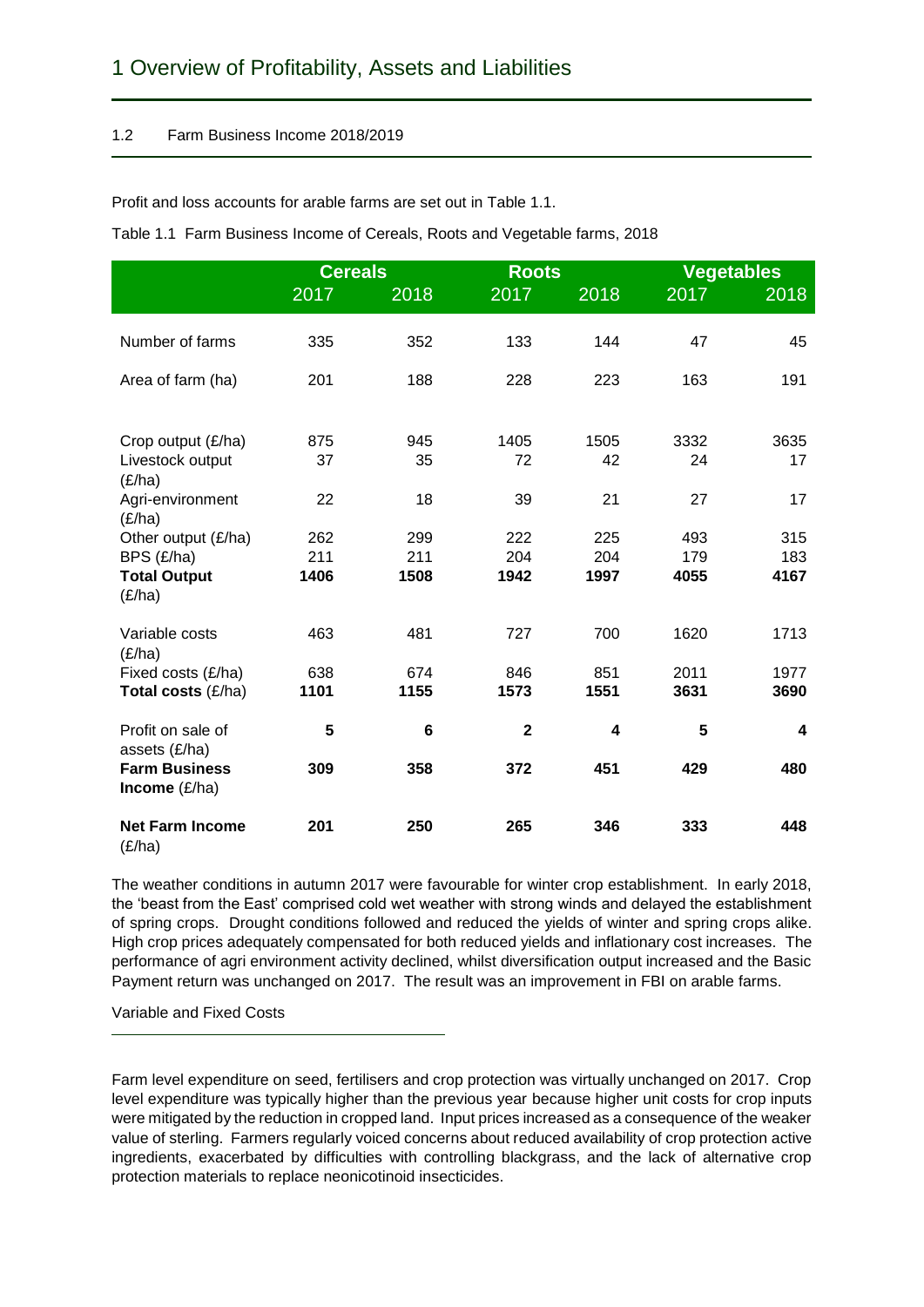Machinery, occupancy and overhead costs increased due to inflationary pressures and the weaker value of sterling.

Defra introduced experimental statistics on Labour in Horticulture Survey. This revealed that of the average of 882 horticulture farms surveyed in the year to March 2019, 249 required seasonal labour and 74 experienced a shortfall. That is 30 per cent of farms needing seasonal labour. On average, these farms experienced a shortfall of 0.77 people per working day.

1.3 Assets and Liabilities

The assets and liabilities of arable farms are shown in table 1.2 and balance sheet ratios in table 1.3.

Table 1.2 Opening and Closing Assets and Liabilities of Cereals, Roots and Vegetable farms, 2018 **Cereals Roots Vegetables**

|                                   | Cereals         |                        | <b>Roots</b>           |                        | Vegetables      |                        |
|-----------------------------------|-----------------|------------------------|------------------------|------------------------|-----------------|------------------------|
|                                   | Opening<br>2018 | <b>Closing</b><br>2018 | <b>Opening</b><br>2018 | <b>Closing</b><br>2018 | Opening<br>2018 | <b>Closing</b><br>2018 |
| Number of farms<br>Farm area (ha) | 352<br>188      | 352<br>188             | 144<br>223             | 144<br>223             | 45<br>191       | 45<br>191              |
| Assets                            | £/ha            | £/ha                   | £/ha                   | £/ha                   | £/ha            | £/ha                   |
| Land & buildings                  | 12,658          | 12,632                 | 11,083                 | 11,138                 | 9,378           | 9,308                  |
| Machinery                         | 863             | 895                    | 791                    | 844                    | 1,387           | 1,435                  |
| <b>BPS Entitlement</b>            | 199             | 207                    | 195                    | 203                    | 172             | 179                    |
| Other<br>fixed<br>assets          | 44              | 41                     | 68                     | 64                     | 34              | 27                     |
| <b>Current assets</b>             | 1,153           | 1,381                  | 1,185                  | 1,229                  | 1,538           | 1,854                  |
| Liabilities                       | 1,203           | 1,246                  | 1,124                  | 1,231                  | 2,566           | 2,740                  |
| Net Worth                         | 13,713          | 13,910                 | 12,198                 | 12,247                 | 9,937           | 10,070                 |

Table 1.3 Balance Sheet Ratios, Cereal, Root and Vegetable Farms, 2018

|                   | <b>Cereals</b><br>Closing<br>2018 | <b>Roots</b><br><b>Closing</b><br>2018 | <b>Vegetable</b><br>Closing<br>2018 | <b>Performance guideline</b> |
|-------------------|-----------------------------------|----------------------------------------|-------------------------------------|------------------------------|
| Gearing ratio     | 8%                                | 9%                                     | 21%                                 | $>100\%$                     |
| Liquidity         | 228%                              | 312%                                   | 176%                                |                              |
| Interest / FBI    | 8%                                | 7%                                     | 10%                                 |                              |
| Return on capital | 1.6%                              | 3.3%                                   | 3.7%                                |                              |

Following the improvement in FBI performance, the net worth of the average Cereals farms and Vegetable farms increased by about one per cent, mainly reflecting higher current assets, which include debtors and bank deposits. On Roots farms, net worth was virtually unchanged in the year.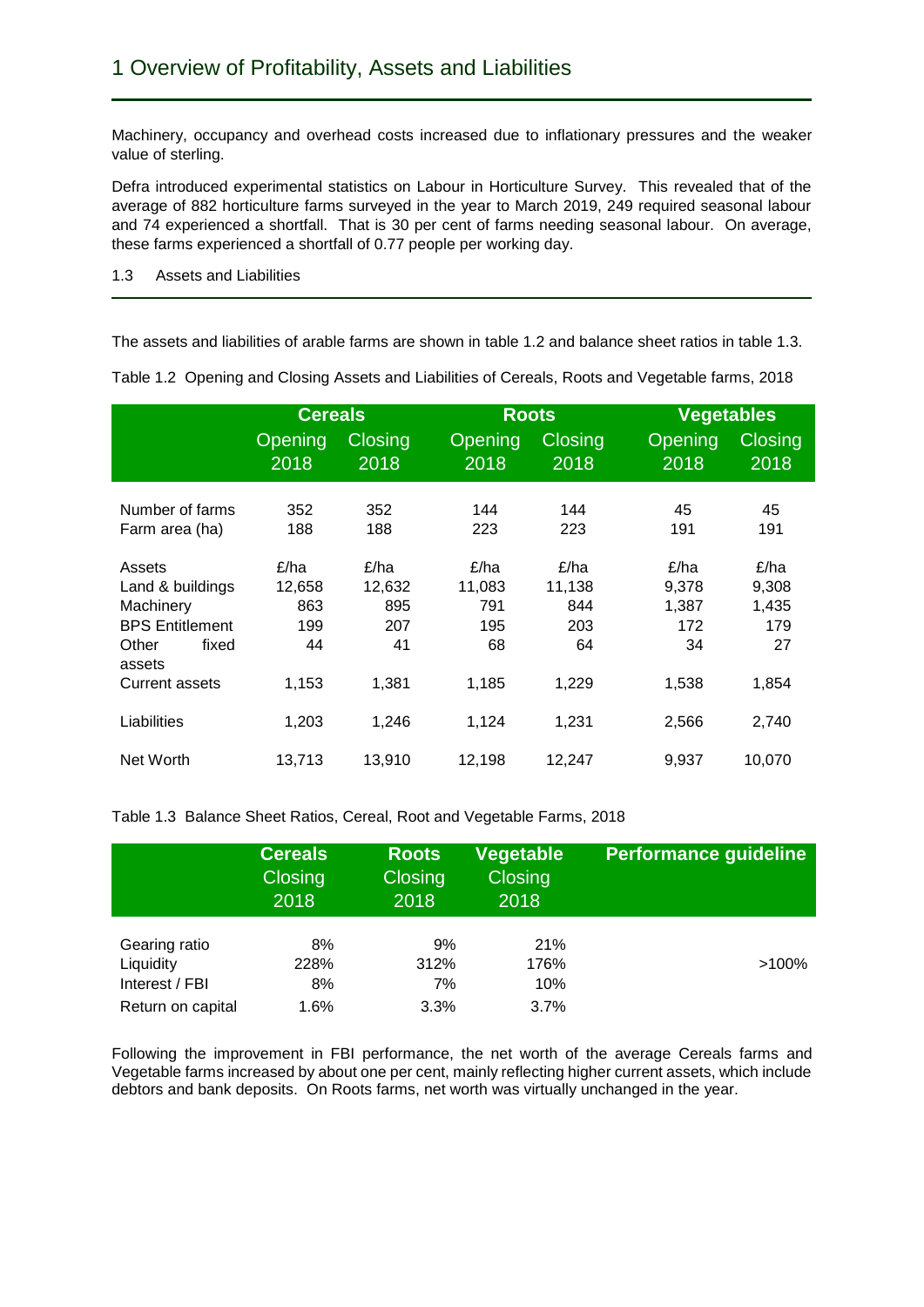Land

Overall prices reduced by around two per cent to around £20,100 per hectare<sup>1</sup>. More than 40,000 hectares were publicly marketed in 2018, for the second time in ten years. This represented a 33 per cent increase over 2017. Whilst arable farm land values varied widely, demand for arable land was generally strong.

In early 2018, farmers were the most common type of buyer, and were responsible for 60 per cent of land purchases<sup>2</sup>. Fewer farms were marketed in the first half of 2018, compared to the previous two years<sup>3</sup>. However this all changed as summer approached, and more land was publicly marketed in the first three quarters of 2018 than at any time in the previous ten years. Much of the land sales were from a small number of very large farms. Brexit was named as a prompt for land owners to review their long term commitment to land ownership. As the year progressed, the number of farmer buyers declined as lifestyle and private investor buyer numbers increased<sup>4</sup>. In early 2019, supply of land reduced and prices remained stable<sup>5</sup>.

Basic Payment Entitlement

From a value of around £130 per hectare at the start of April 2018, entitlement trading entered a period of volatility up to the close of the trading season in mid-May when the price was around £110 per hectare<sup>6</sup>. Trading in 2019 entitlement commenced in September 2018 at a value of around £155 per hectare. At the start of April 2019, values had slipped to around £125 to £140 per hectare.

These values were lower than the FBS theoretical estimate of the value of Basic Payment Entitlement on Cereals farms was £199 per hectare at the start of the year and £207 at the end of the year. The estimate assumed that farmers would derive value from at least one BPS claim.

The fact that farmers purchased entitlement at a lower value than its potential return suggests that they factored in the risks and costs of achieving less than a full return.

**Machinery** 

 $\overline{a}$ 

Cereal, Roots and Vegetable farms increased their expenditure on machinery in 2018, with the result that the closing value of machinery was higher than the closing value in 2017.

UK tractor registrations in the year to March 2019 numbered 12,224 (11,941) and the average power of tractors sold in 2018 again increased to a record high of 166.6 horsepower<sup>7</sup>. UK farmers, across all farm types, also purchased 3,675 telehandlers in 2018, 730 ploughs, 1,150 power harrows and 780 sprayers.

<sup>&</sup>lt;sup>1</sup> The Farmland Market, Savills, January 2019

<sup>&</sup>lt;sup>2</sup> Strutt and Parker, English Estates & Farmland Market Review, Spring 2018

<sup>3</sup> Strutt and Parker, English Estates & Farmland Market Review, Summer 2018

<sup>4</sup> Strutt and Parker, English Estates & Farmland Market Review, Winter 2018 /2019

<sup>5</sup> Savills News, 17 April 2019

<sup>6</sup> Townsend Chartered Surveyors, 19 September 2018, 14 March 2019 and 9 April 2019

<sup>7</sup> Agricultural Engineers Association, aea.com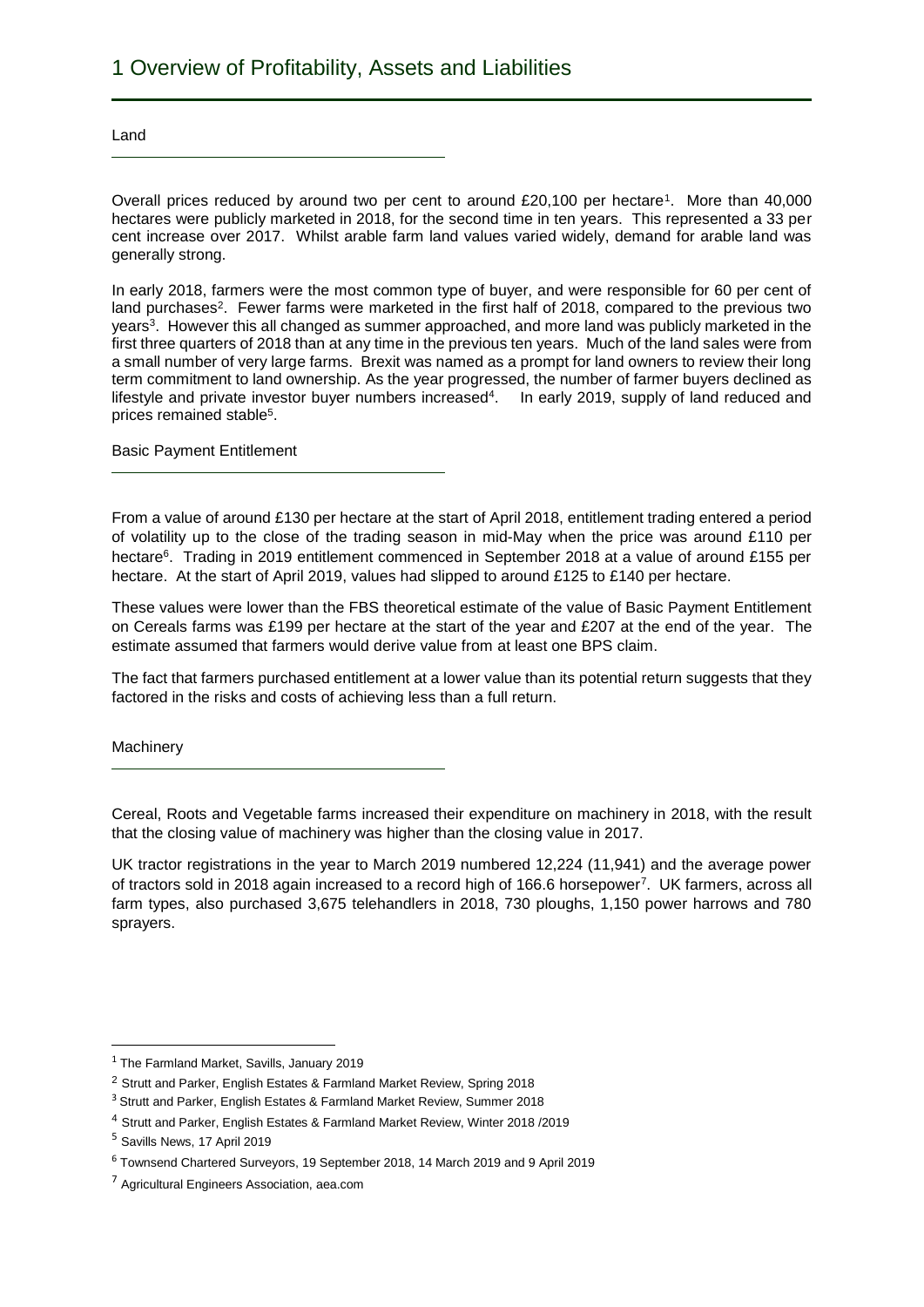# 1 Overview of Profitability, Assets and Liabilities



Figure 1.2 Expenditure of Machinery, Cereal, Roots and Vegetable farms, 2017 and 2018





Liabilities and Capital Grants

Borrowing increased on all three farm types. On Cereals farms, liabilities increased by about four per cent to £1,246 per hectare. On Roots farms, liabilities increased by around ten per cent to £1,231 per hectare. On Vegetable farms, borrowing increased by about seven per cent to £2,740 per hectare.

The Countryside Productivity Scheme offered grants towards the purchase of machinery in order to increase farm productivity<sup>8</sup>. Some farmers made carefully planned early purchases of key farm inputs, such as fertiliser, to ensure their availability in the event of no deal Brexit on 29 March 2019<sup>9</sup>. In addition, manufacturers and farm input suppliers secured additional storage in the UK to ensure the availability of input.

1

<sup>8</sup> News Story, www.gov.uk , 7 February 2018

<sup>&</sup>lt;sup>9</sup> Farmers Weekly, 7 December 2018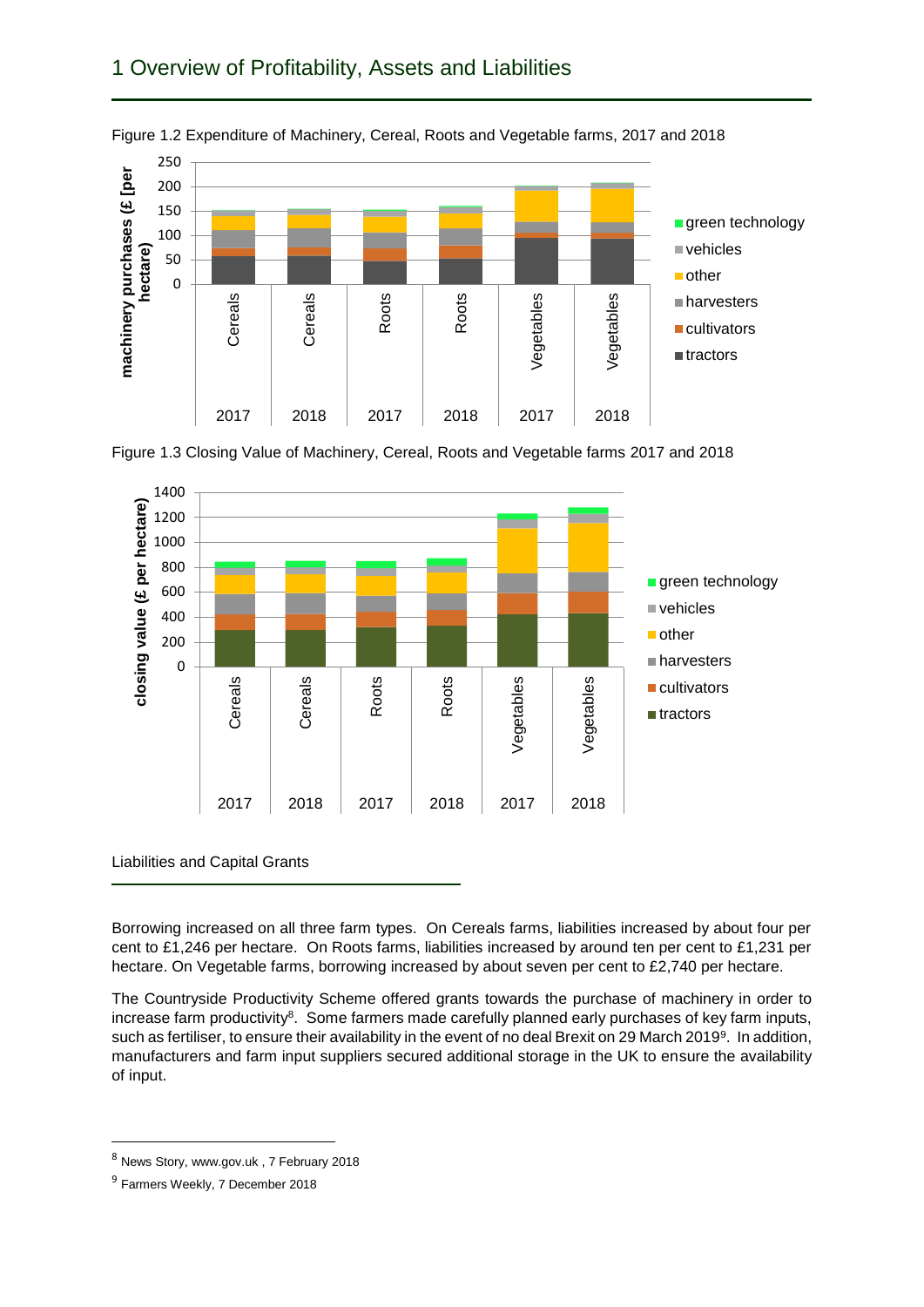2.0 Agri-environment, Diversification and Basic Payment

- Agri environment schemes contributed four per cent of FBI on Cereals farms
- Agri environment output on arable farms again reduced in 2018
- Led by rental activity, diversification output on arable farms again increased in 2018
- Basic Payment Scheme (BPS) receipt was virtually unchanged on 2017
- Arable farmers accommodated new Environmental Focus Area (EFA) rules

The results presented in this Chapter relate to **agri-environment scheme participation, diversification outside agriculture and the Basic Payment scheme**. The outputs, costs and net income attributable to these activities can be summed with that from agriculture to give FBI for the whole farm business. Whilst output and variable costs can be readily split between cost centres, some element of estimation is needed in order to share labour, machinery, property and overhead costs. Within the FBS, this is carried out on a consistent basis using an agreed approach<sup>10</sup>.

# 2.1 Agri-environment

1

Figure 2.1 shows the diminishing importance of agri environment scheme output on Cereals farms. In 2018, agri environment output averaged £18 per hectare as fewer farms participated in schemes and as Entry Level Stewardship (ELS) schemes expired. After the deduction of the costs of scheme participation, agri environment schemes contributed four per cent of FBI on Cereals farms.



Figure 2.1 Agri environment output, cereals farms, 2004 to 2018.

On Roots farms, agri environment output averaged £21 per hectare and on Vegetable farms, agri environment output averaged £17 per hectare.

<sup>10</sup> Appendix 2 (Item VI) Farm Accounts in England 2008/2009 Defra statistics

https://www.gov.uk/government/uploads/system/uploads/attachment\_data/file/423700/fbs-fixedcostmethod-23apr15.pdf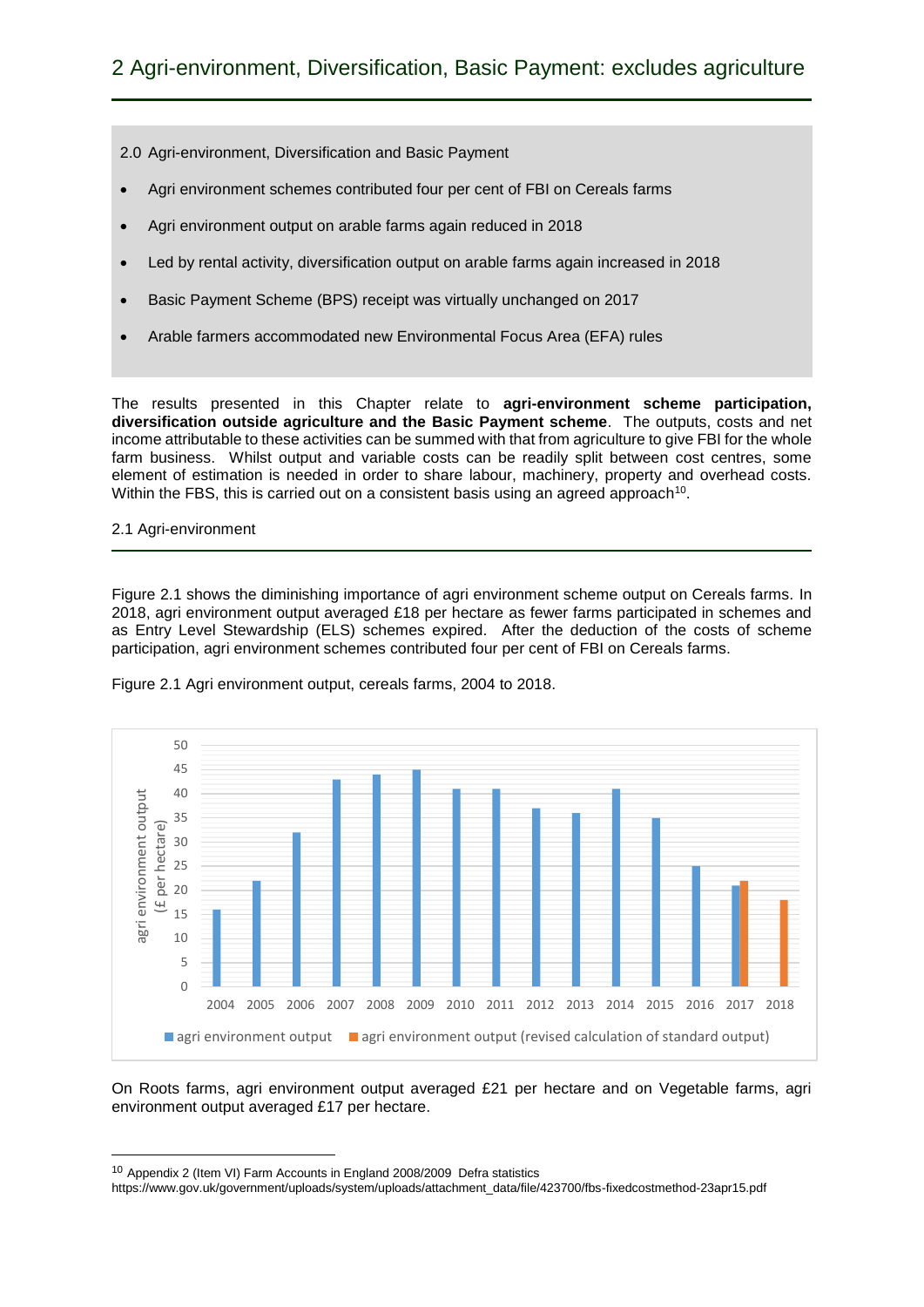The area of land in agri environment schemes in England has halved from 7,910,000 hectares in 2013 to 3,780,000 hectares in 2018<sup>11</sup>. Over the same time, the area of land in higher level schemes, including Countryside Stewardship (CSS) Mid-Tier and Higher Tier, has increased from 1,400,000 hectares to 1,608,000 hectares. However, the area of land in entry level schemes, including the ELS, has reduced from 6,510,000 hectares to 2,170,000 hectares. As ELS is a legacy scheme which closed to new applicants in 2014, this area will reduce to zero as agreements run their course.

Farmers have expressed concern about the complex application process and low payment rates for CSS. The application process for Higher Tier CSS applications requires a visit from a Natural England project officer, but farmers reported difficulties in securing the required visit.

An RPA remapping exercise resulted in delayed payment of 8,116 out of 24,759 2017 ELS and HLS claims. Farmers had not received full payment by October 2018<sup>12</sup>. The overdue payments, summing to £115 million, were finally made in July 2019<sup>13</sup>.

Alongside the government funded agri environment schemes, water companies offered funding for initiatives designed to manage water catchments responsibly. United Utilities reported that a record number of farmers placed bids in their reverse auction, held for farmers in Cheshire seeking to fund cover crops on their farms. Under the initiative, 246 hectares of cover crops were supported at payment rates that averaged about £120 per hectare<sup>14</sup>.

# 2.2 Diversification

|                                         | <b>Cereals</b> |      | <b>Roots</b> |      | <b>Vegetables</b> |          |
|-----------------------------------------|----------------|------|--------------|------|-------------------|----------|
|                                         | 2017           | 2018 | 2017         | 2018 | 2017              | 2018     |
|                                         |                |      |              |      |                   |          |
| Diversification output<br>Of which:     | 151            | 167  | 131          | 135  | 330               | 201      |
| Rental (£/ha)                           | 93             | 103  | 73           | 75   | 169               | 77       |
| Recreation (£/ha)                       | 9              | 14   | 4            | 12   | 30                | $\Omega$ |
| Food processing<br>and retailing (£/ha) | 6              | 7    | 11           | 8    | 96                | 86       |
| Tourism (£/ha)                          | 5              | 6    | 13           | 13   | $\overline{7}$    | 8        |
| Solar (£/ha)                            | 10             | 9    | 11           | 10   | 17                | 17       |
| Other energy (£/ha)                     | 8              | 9    | 11           | 6    | 2                 | $\Omega$ |
| Other (£/ha)                            | 20             | 20   | 8            | 11   | 9                 | 13       |
| Costs<br><b>Diversification FBI</b>     | 61             | 70   | 56           | 55   | 201               | 113      |
| (E/ha)<br>Whole business FBI            | 90             | 97   | 76           | 79   | 129               | 87       |
| (E/ha)                                  | 309            | 358  | 372          | 451  | 429               | 480      |

Table 2.1 Diversification, Output and Costs, Cereals, Roots and Vegetables Farms 2017 and 2018

The diversification account for arable farms is summarised in table 2.1.

<sup>11</sup> JNCC UK Biodiversity Indicators 2019

<sup>12</sup> Farmers Weekly, 2 November 2018

**.** 

<sup>13</sup> FarmBusiness, www.farmbusiness.co.uk , 19 June 2019

<sup>14</sup> Farmers Weekly Interactive, www.fwi.co.uk , 14 August 2018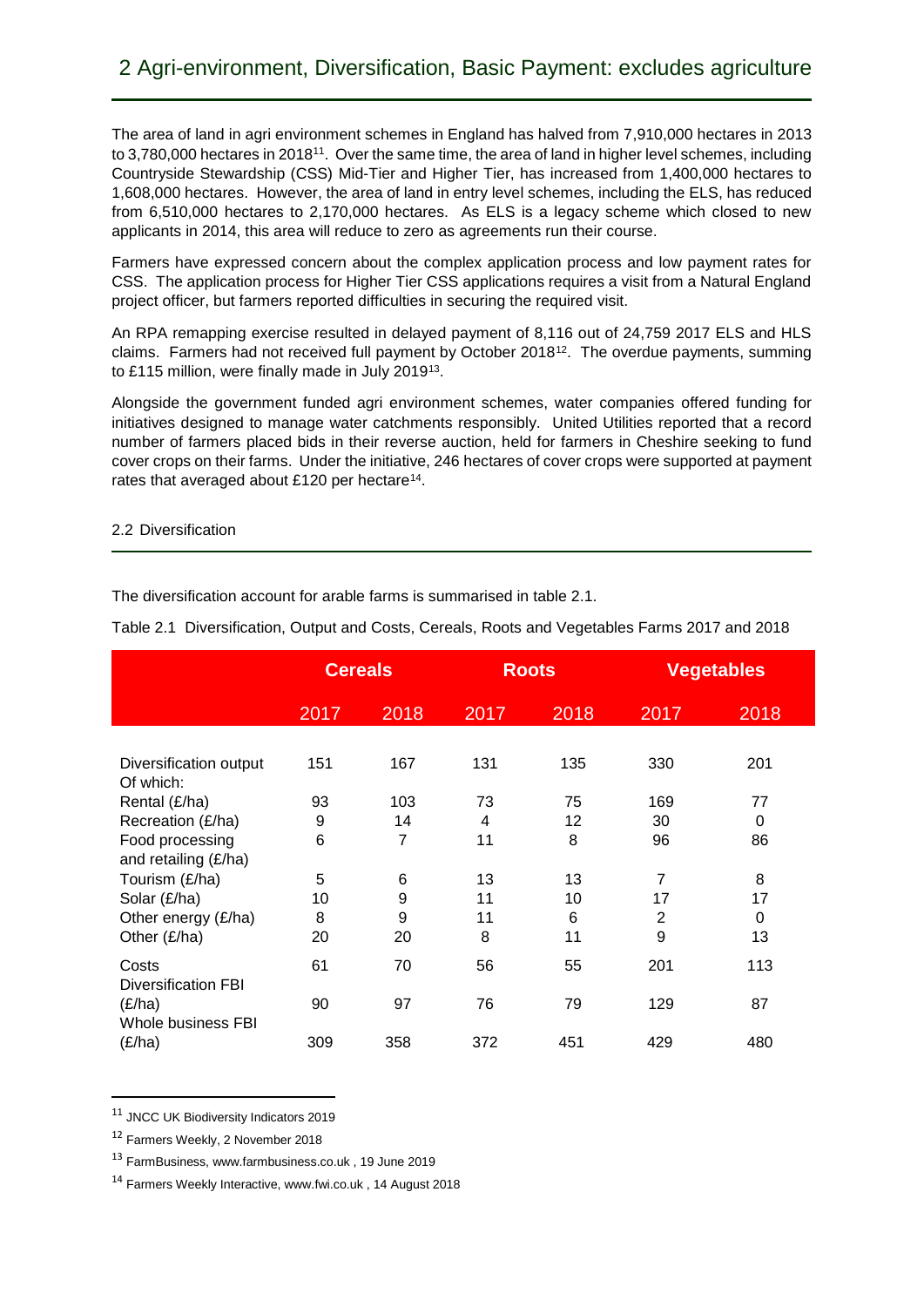Diversification contributed 27 per cent of FBI on Cereals farms in 2018. Rental activity was the main diversification output, at £103 per hectare, this represented 62 per cent of diversification output. All types of energy generation accounted for 11 per cent of diversification output. In 2018, diversification contributed 18 per cent of FBI on both Root and Vegetable farms.

Some 2.9 per cent of agricultural holdings are reported to have processed crops by anaerobic digestion in 2018 (3.9 per cent in 2018)<sup>15</sup>.

The longer term trend in increasing diversification output can be seen in figure 2.2. It is apparent that the driver of increased output is the greater exploitation of rental activity.



Figure 2.2 Diversification output, cereals farms, 2004 to 2018

# 2.3 Basic Payment Scheme (BPS)

On Cereals farms, the Basic Payment Scheme contributed 54 per cent of FBI. The average effective receipt was £211 per hectare and after deduction of costs, the contribution to FBI was £194 per hectare. On Root farms, the average effective BPS receipt was £204 per hectare and after deduction of costs contributed £188 to FBI. On Vegetable farms, the average effective BPS receipt was £183 per hectare and after deduction of costs contributed £169 to FBI.

The rate of BPS payment for land in England outside the SDA (Severely Disadvantaged Area), was set at £231.70 per hectare including the Greening payment. This was based on an exchange rate of £0.89281 per euro. Financial Discipline was levied at 1.411917 per cent.

Farmers were no longer permitted to apply crop protection materials to Environmental Focus Area (EFA) land from the 2018 scheme year. Under BPS rules, most arable producers were required to put five per cent of their land within EFAs. In recent years, farmers had chosen to grow peas and beans, which are eligible EFA crops as they fix nitrogen. However, most non organic farmers would consider that it is not feasible to grow peas or beans without crop protection materials. Many farmers opted to replace EFA pea and bean crops with linear features in their EFA claims. These include hedges, buffer strips and field strips, or catch or cover crops.

<sup>15</sup> Farm, Practices Survey 2019, Defra, 6 June 2019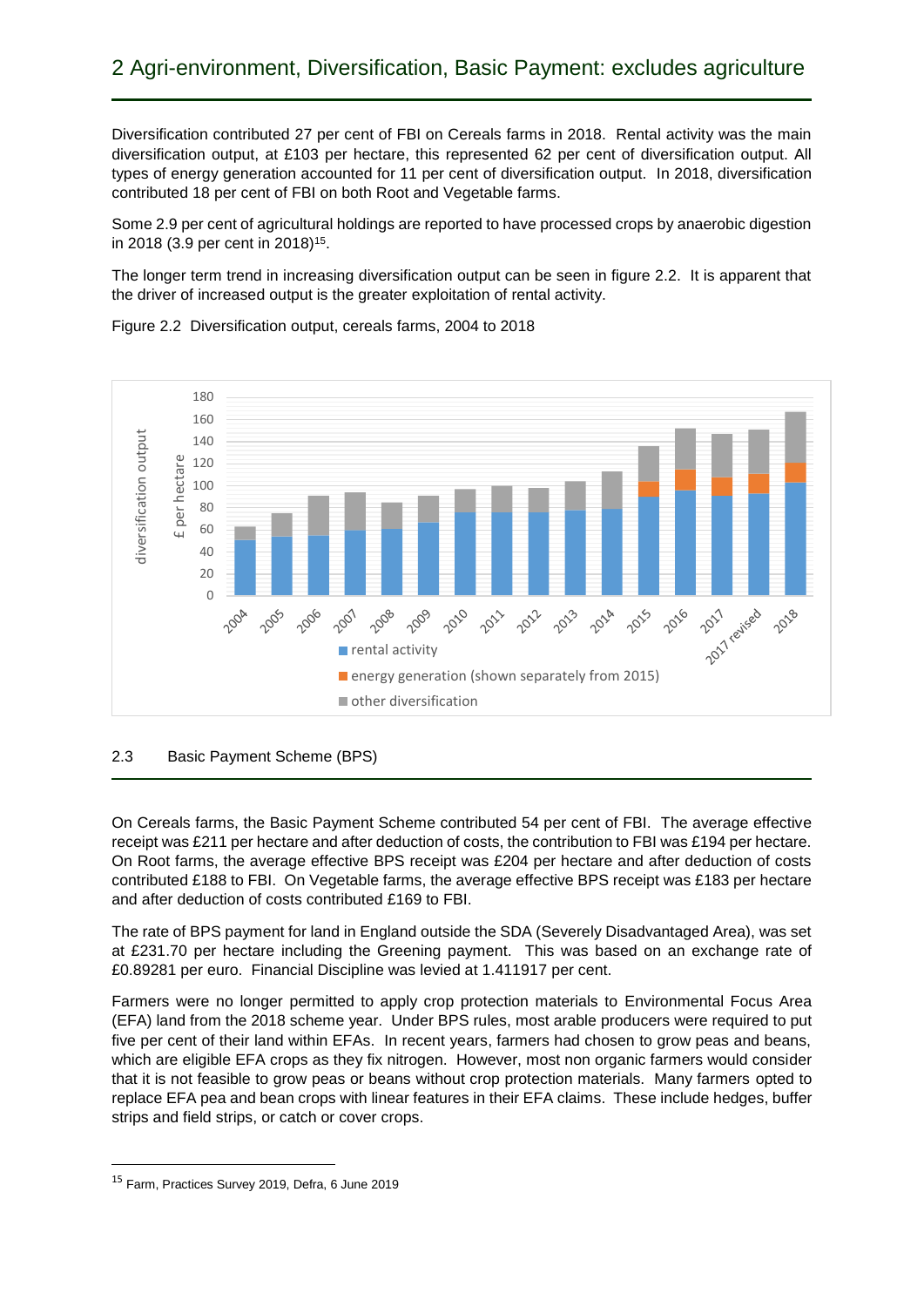In 2018, heavy rain and snow resulted in difficulties with crop establishment and the possibility that farmers would be unable to meet their obligations under the three crop rule. This is a requirement for farmers with more than 30 hectares of arable crops. The EU Commission granted the UK concessions, which included an easing of the rules for farmers in England<sup>16</sup>.

<sup>16</sup> Farmers Weekly Interactive, www.fwi.co.uk , 4 May 2018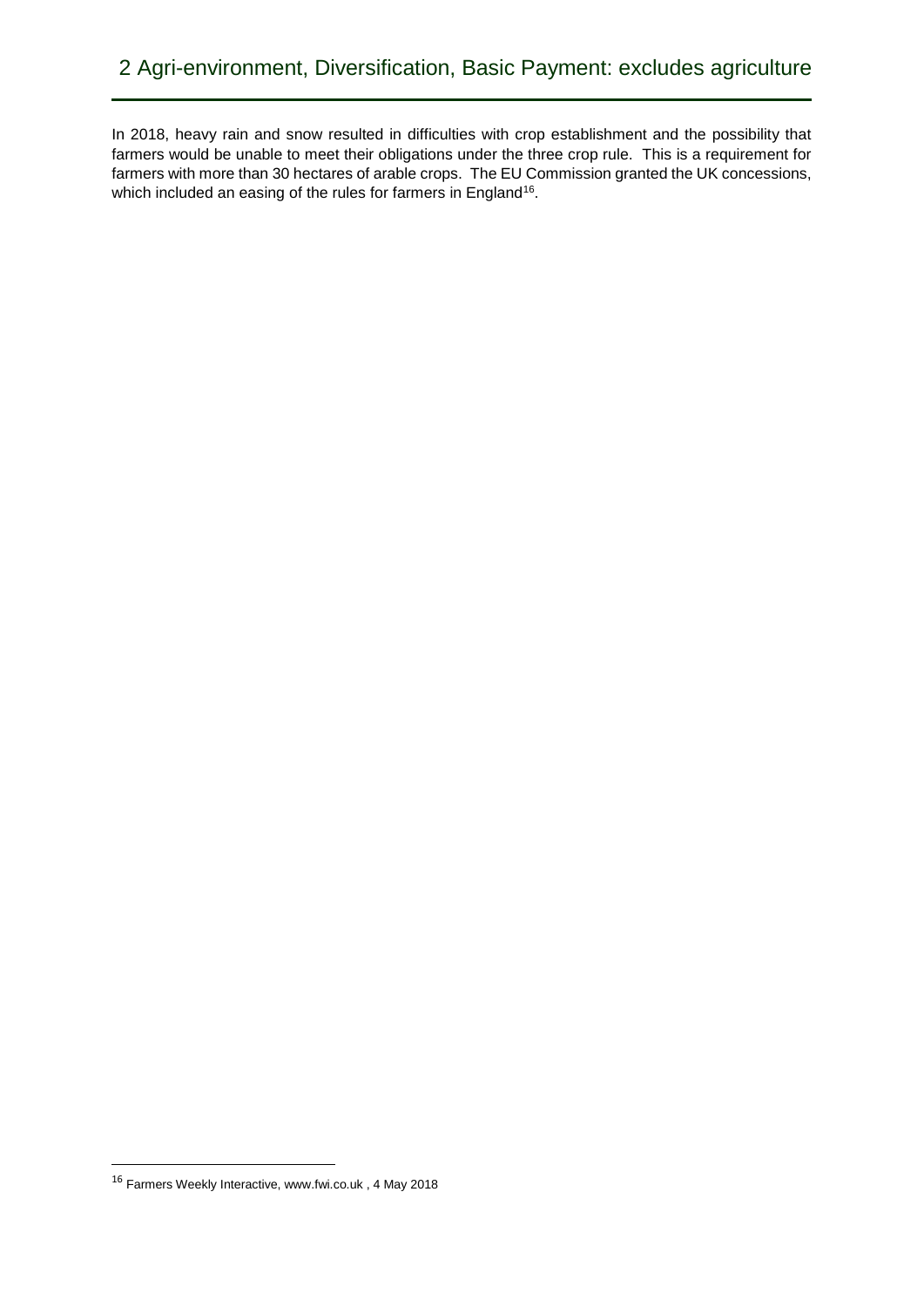3.0 Agriculture Performance

- Winter crops occupied their lowest area since 2013
- The area of oilseed rape was nine per cent below the five year average
- The area of beans reduced by 20 per cent
- Average contribution of agriculture to FBI on Cereals farms was £55 per hectare.
- Average contribution to agriculture to FBI on Roots farms was £168 per hectare
- Average contribution of agriculture to FBI on Vegetables averaged £209 per hectare
- Performance varied widely between farms of all groups

The results presented in this Chapter relate solely to the activity of agriculture. The outputs, costs and agricultural FBI can be summed with that from agri environment scheme participation, diversification outside agriculture and the Basic Payment Scheme (BPS) to give results for the whole farm business. Whilst output and variable costs can be readily split between cost centres, some element of estimation is needed in order to share labour, machinery, property and overhead costs. Within the FBS, this is carried out on a consistent basis using an agreed approach<sup>17</sup>.

# 3.1 Cropping and Crop Areas

 $\overline{\phantom{a}}$ 

As figure 3.1 demonstrates, winter crops occupied their lowest area since 2013 and fallow occupied its highest since 2013, at 225,000 hectares. The area of spring crops plateaued at 681,000 hectares.



Figure 3.1 Area of Spring Cropping Land in England, 2006 to 2019

In figures 3.2 to 3. 4, we show the areas of cereal crops, break crops and root crops with vegetables.

<sup>17</sup> Appendix 2 (Item VI) Farm Accounts in England 2008/2009 Defra statistics

https://www.gov.uk/government/uploads/system/uploads/attachment\_data/file/423700/fbsfixedcostmethod-23apr15.pdf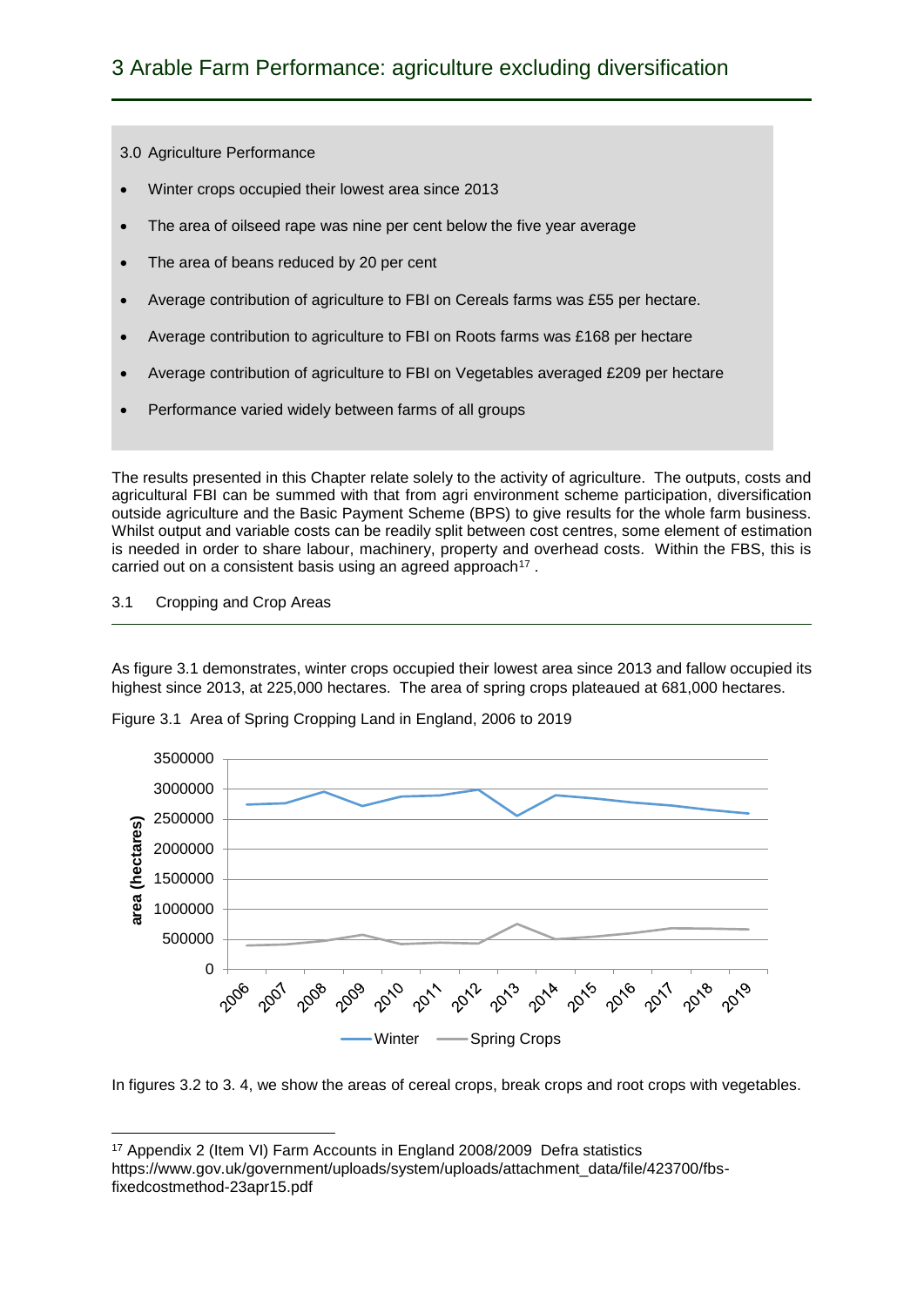

Figure3.2 Cereal Crop Area, 2011 to 2019, England

At 2,599,000 hectares, the area of cereals was close to five year average levels. The areas of winter wheat (1,619,000 hectares) and winter barley (336,000 hectares) were three per cent lower than the five year average. The area of spring barley, at 471,000 hectares was eight per cent above the five year average. Malting barleys (with full approval of the Malting Barley Committee) occupied 57 per cent of the GB barley area (50 per cent in 2017)<sup>18</sup>. The area of oats and other cereals, occupying 173,000 hectares, exceeded the five year average by 19 per cent.



Figure 3.3 Break Crop Area, 2011 to 2019, England

■Oilseed Rape ■ Peas ■ Beans ■ Other Crops ■ Maize ■ Fallow

<sup>18</sup> AHDB 6 July 2018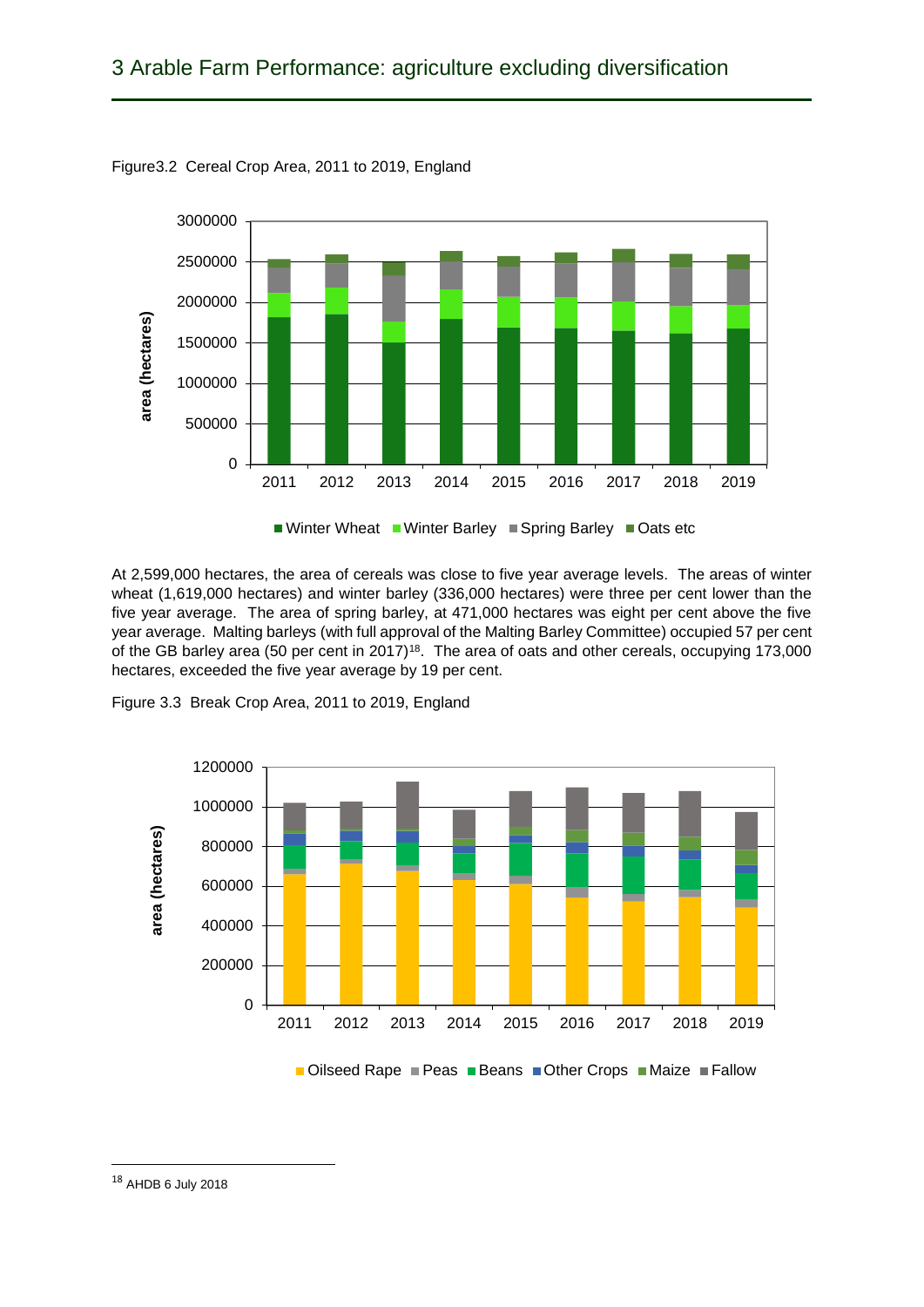Although the area of oilseed rape increased relative to the previous year, their area, of 545,000 hectares, was nine per cent below the five year average. The area of oilseed rape lost after drilling, due to Cabbage Stem Flea Beetle (CSFB) was estimated at 1.6 per cent<sup>19</sup>.

Although the overall area of legumes was close to the five year average, the five per cent year on year reduction of the pea crop, and 20 per cent reduction in the bean crop, is likely to reflect the change to the Environmental Focus Area (EFA) rules of the Basic Payment Scheme (BPS) which no longer permitted the use of legumes receiving crop protection materials. The area of maize increased by three per cent to 67,000 hectares, and was 57 per cent higher than the five year average.



Figure 3.4 Potato, Sugar Beet and Vegetable Crop Area, 2011 to 2019, England

Sugar beet occupied 114,000 hectares, three per cent more land than in the previous year. Potatoes were grown on 106,000 hectares, two per cent less than in 2017, but three per cent above the five year average. The reduced area in 2018 was driven by the lower potato price in 2017.

Of the 137,098 hectares of horticultural crops, vining peas were grown on 36,274 hectares (34, 614 in 2017) and brassicas accounted for 25,594 hectares (27,304 in 2017), carrots for 11,413 hectares and onions for 8,779 hectares<sup>20</sup>.

#### Energy Crops

1

The area of energy crops, which are included in the totals shown in figure 3.2 to 3.4, are set out in figure 3.5.

<sup>19</sup> Agronomist and Arable Farmer, www.aafarmer.co.uk , 7 February 2019

<sup>20</sup> Horticulture Statistics 2018, Defra, 1 August 2018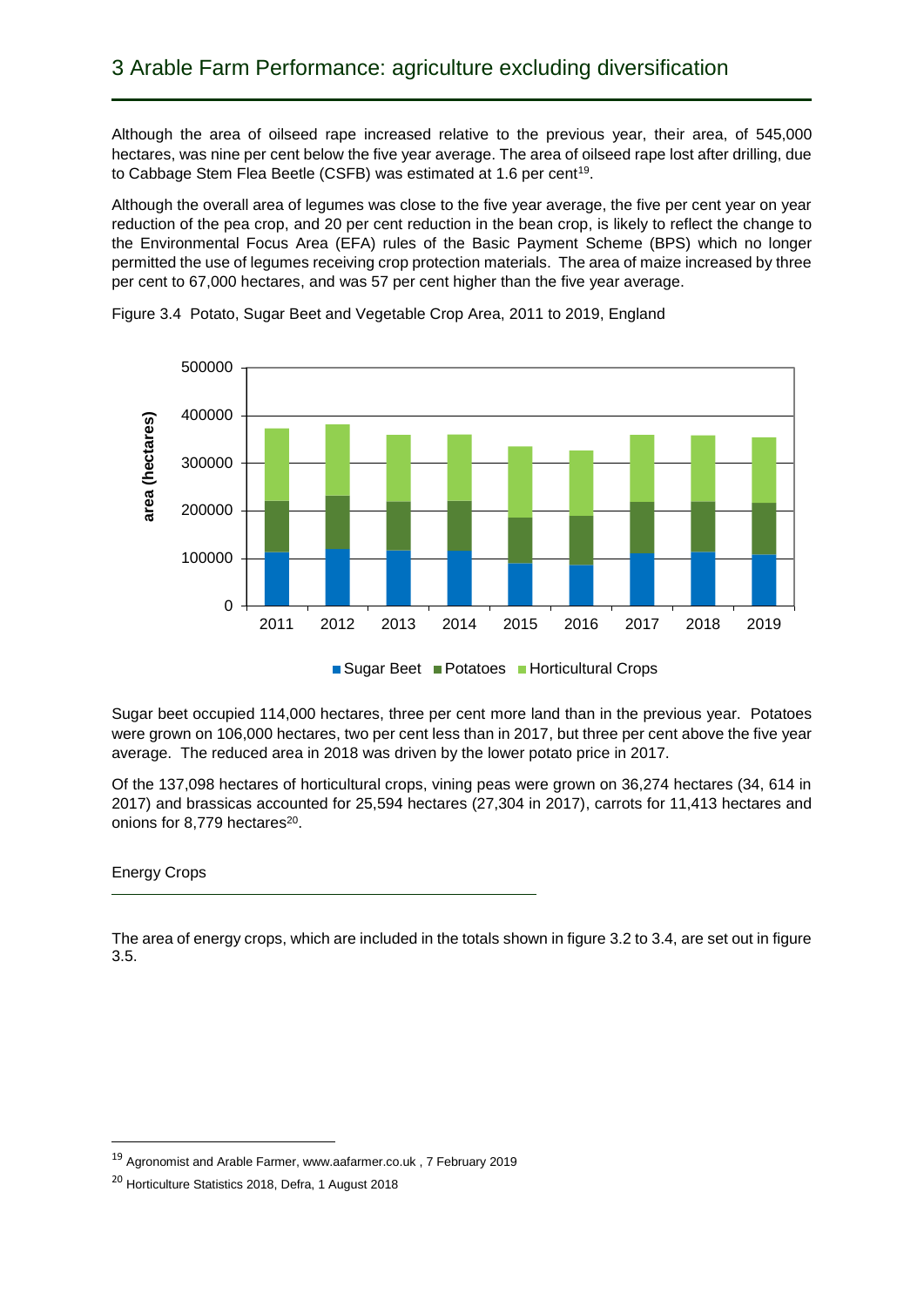# 3 Arable Farm Performance: agriculture excluding diversification



Figure 3.5 Areas of Energy Crops Grown in the UK, 2015 to 2018

It is now apparent that the area of energy crops grown in the UK peaked at 131,000 hectares in 2016. In 2018, the total area was 94,000 hectares and 27 per cent lower than in 2017. This represented 1.6 of the arable area of the UK (2.2 per cent in 2017). The main reduction was in the area of wheat which reduced from 56,000 hectares in 2017 to 22,000 hectares in 2018.

The areas of maize, *Miscanthus* and Short Rotation Coppice were similar to the previous year, but the area of sugar beet reduced by 16 per cent to 5,000 hectares. The use of straw in power stations reduced to 549,000 hectares, a similar level to 2016 but 24 per cent lower than the peak use in 2017.

3.2 Cereals Farms Performance (excluding organic farms)

The average contribution of agriculture to FBI on Cereals farms was positive and averaged £55 per hectare. Crop and livestock output increased by seven per cent from 201, driven mainly by higher crop prices while variable costs, of £377 per hectare, were virtually unchanged on the previous year. Fixed costs were six per cent higher than in 2017; energy costs and rents increased.

Performance ranged from a top quartile agriculture contribution of £374 per hectare to a bottom quartile agriculture contribution of -£258 per hectare.

Cereals Farms – County and Character Area (CA)

The area in our analysis with the highest contribution of agriculture to FBI, of £331 per hectare, was the Fens, achieved with high crop output of £1,295 per hectare. Farms in Oxfordshire had the lowest agricultural output, but this was partially mitigated by low costs.

3.3 Roots Farms Performance (excluding organic farms)

The contribution to FBI from agriculture on Roots farms averaged £168 per hectare. Average crop areas included 8 hectares of potatoes and 19 hectares of sugar beet. The crop output was 56 per cent higher than on Cereals farms, as would be expected from the production of higher value crops.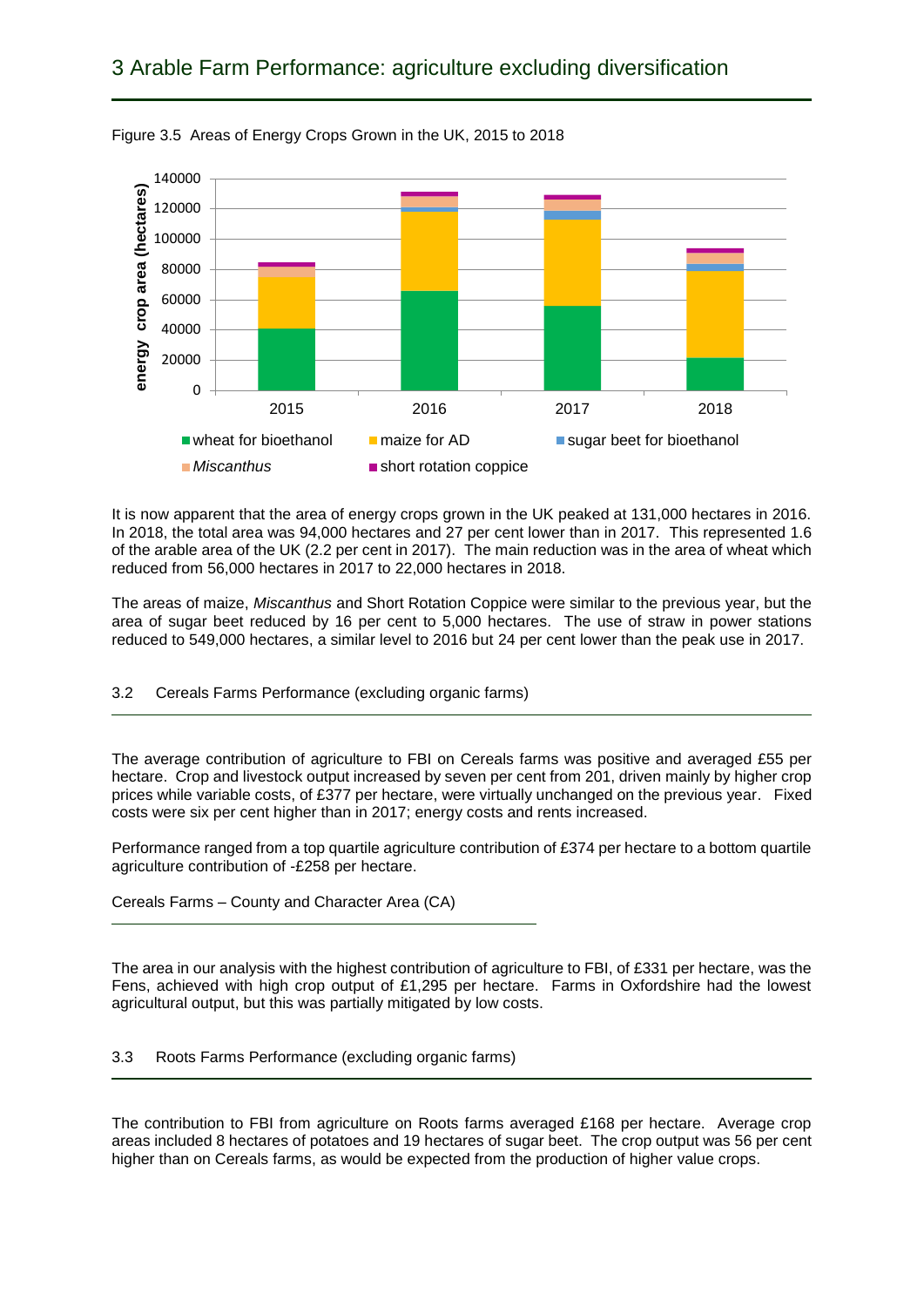Relative to the previous year, agricultural output was five per cent higher, driven by higher crop prices. Average expenditure on variable costs reduced by seven per cent. Fixed costs increased by two per cent, and as on Cereals farms, energy and rent costs increased.

Performance on Roots farms ranged from an agriculture contribution of £607 per hectare for the top quartile to -£290 for the bottom quartile group.

Roots Farms – County and Character Area (CA)

Any explanation of farm performance is likely to reflect the relative areas of combinable crops, sugar beet and potatoes. The area in our analysis with the highest contribution of agriculture to FBI, of £307 per hectare, was the Fens where a crop output averaged  $£1,686$  per hectare.

The county in our analysis with the lowest contribution of agriculture to FBI, of £113 per hectare, was Norfolk where the area of potatoes was relatively low as this county had low agricultural output, but also low fixed cost expenditure; with low depreciation and contract charges.

3.4 Vegetables Farms Performance (excluding organic farms)

On vegetables farms, the contribution of agriculture to FBI averaged £209 per hectare, 91 per cent higher than in 2017. Relative to the previous year, agriculture output increased by nine per cent.

Fixed costs increased by four per cent and variable costs by five per cent. Labour, machinery and rent charges were higher than in 2017, but all of the difference may be partially explained by the change in sample of farms, which were predominately rented in 2018 but mainly owned in 2017.

Performance on Roots farms ranged from an agriculture contribution to FBI of £1,296 per hectare for the top quartile to -£307 for the bottom quartile group.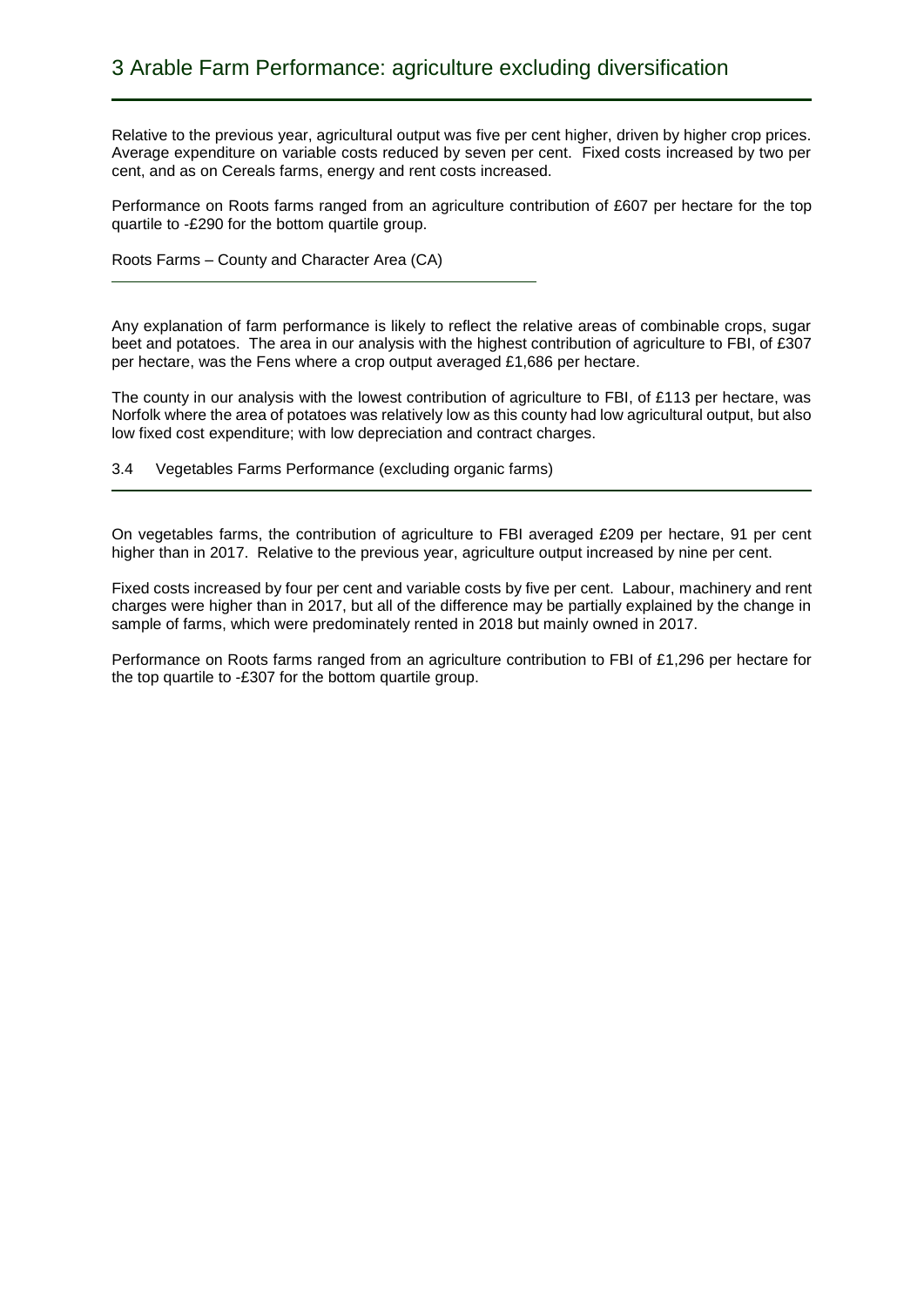4.0 Crop Gross Margins

- Highest winter wheat, winter barley and spring barley gross margin in recent times
- Gross margins for all winter cereals and spring barley 2x the 2009 values
- High quality milling wheat in 2018
- High prices for cereal, protein and potato crops
- Indifferent prices for oilseed and sugar beet crops
- Slightly reduced yields of all crops
- Exceptional potato gross margin of £5,355 per hectare and price of £205 per tonne

# 4.1 Crop Gross Margins (excluding organic crops)

Non organic gross margin results for all farms in England are shown in figure 4.1. Further detail for individual crops in England is detailed in this chapter with further geographical breakdown in Appendix 2. Some observations are based on sample sizes of less than 15 farms.



Figure 4.1 Combinable crop gross margins, 2017 and 2018

The gross margins for winter wheat, winter oats and spring barley were more than double the 2009 gross margins. Crop performance was characterised by high prices for cereal, protein and potato crops and relatively low yields of all crops. Global output was constrained in the EU, the Black Sea region and in Australia, so cereal output fell for the first time in six years<sup>21</sup>.

<sup>21</sup> Market Outlook, Gleadell, Autumn 2019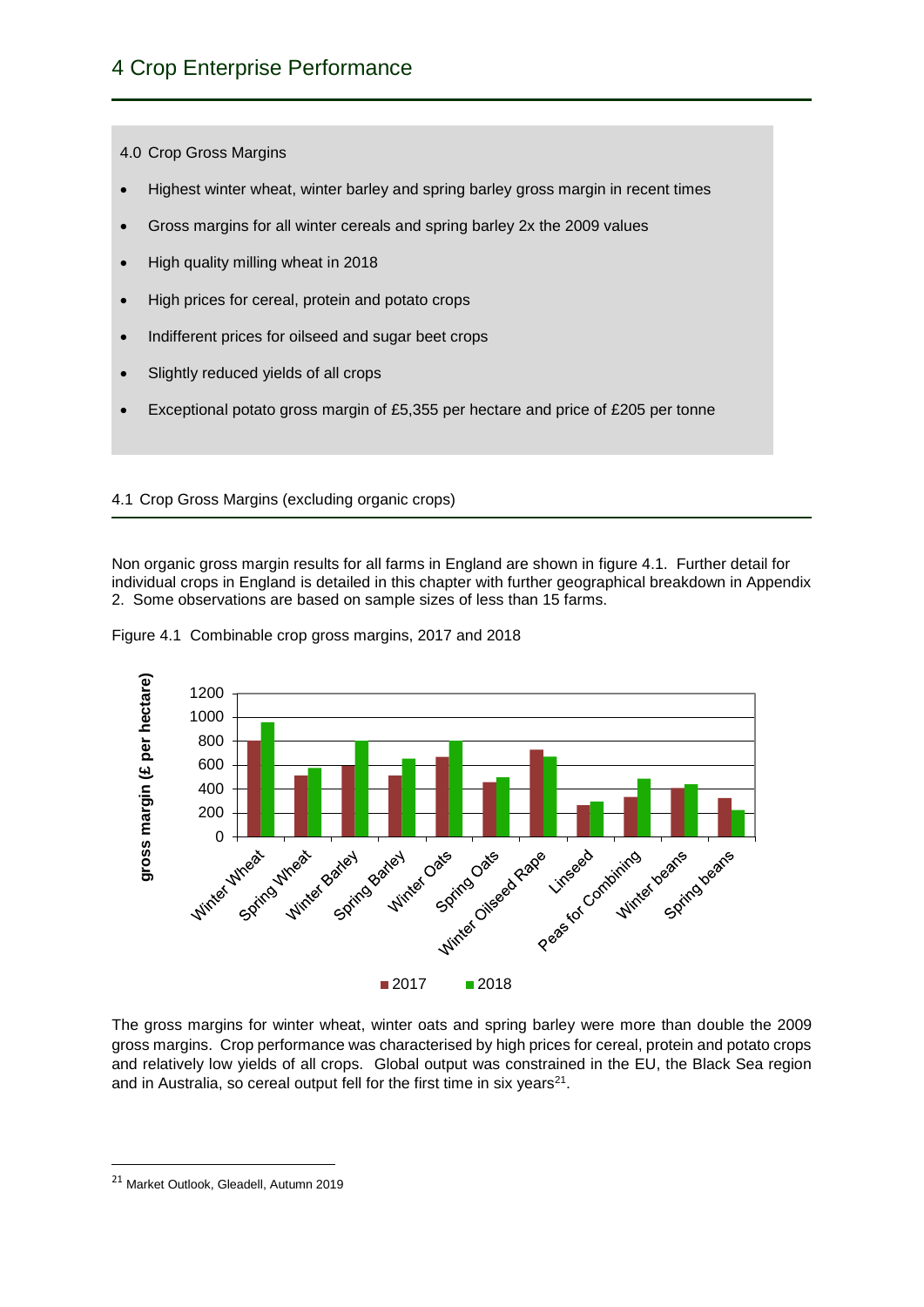# 4.2 Winter Wheat

At £959 per hectare, the winter wheat gross margin was the highest recorded in recent times. The main driver for the favourable performance was the high crop price which was a result of reduced wheat supply in Northern Europe as well as favourable quality. At £165 per hectare the price was 22 per cent higher than the five year average. The crop yielded an average of 8.4 tonnes per hectare, which was three per cent below the five year average, although higher than many expected at the approach to harvest.

Expenditure on seed, fertiliser and crop protection increased on 2017, but was in line with the five year average.

Agronomy and Crop Development

Weather conditions in September 2017 were mixed and generally not ideal for crop establishment, but conditions in October were more settled, enabling growers to delay drilling to create stale seedbed conditions to control blackgrass<sup>22</sup>.

Nearly 60 per cent of crops are estimated to have been established using minimum tillage techniques. Some 59 per cent of the winter wheat crop was drilled between 1 and 20 October. 22 per cent of the crop was drilled before October and 19 was drilled after 20 October<sup>23</sup>. Farmers increased the area of group 1 and group 2 milling wheat as shown in table 4.1.

|                                                                       |    |    | 2014/2015 2015/2016 2016/2017 2017/2018 2018/2019 |    |    |  |  |
|-----------------------------------------------------------------------|----|----|---------------------------------------------------|----|----|--|--|
|                                                                       |    |    |                                                   |    |    |  |  |
| Group 1                                                               | 17 | 18 | 24                                                | 27 | 25 |  |  |
| Group 2                                                               | 8  | 5  |                                                   | 13 | 13 |  |  |
| Group 3                                                               | 12 | 9  | 5                                                 | 5  | 8  |  |  |
| Group 4                                                               | 63 | 68 | 58                                                | 55 | 53 |  |  |
|                                                                       |    |    |                                                   |    |    |  |  |
| Source: AHDB /National Association of British and Irish Flour Millers |    |    |                                                   |    |    |  |  |

Table 4.1 Percentage allocation of area to nabim Group 1, 2014 to 2019, Great Britain

Snow and heavy rain in March contributed to very wet field conditions and waterlogging across England. Many farmers opted to apply crop protection materials in conditions that were not ideal and this left deep tramlines in fields, although in some cases spring fertiliser applications were delayed.

Disease levels were generally low and crops received an average of 3.4 fungicide applications, the lowest average number of treatments since 2013. Lemon wheat blossom midge is believed to have reduced wheat yields in the South East and East Midlands<sup>24</sup>.

Harvest, Yield, Quality and Marketing

The wheat harvest started in mid-July in Southern and Eastern England, and was about 25 per cent complete by the end of July. Harvest paused at the end of July due to thunder storms. A period of

<sup>22</sup> Farmers Weekly, 20 October 2017

<sup>&</sup>lt;sup>23</sup> Crop Monitor, Defra Winter Wheat Commercial Crops Disease Survey 2018, www.cropmonitor.co.uk

<sup>&</sup>lt;sup>24</sup> Crop Monitor, Defra Winter Wheat Commercial Crops Disease Survey 2018, www.cropmonitor.co.uk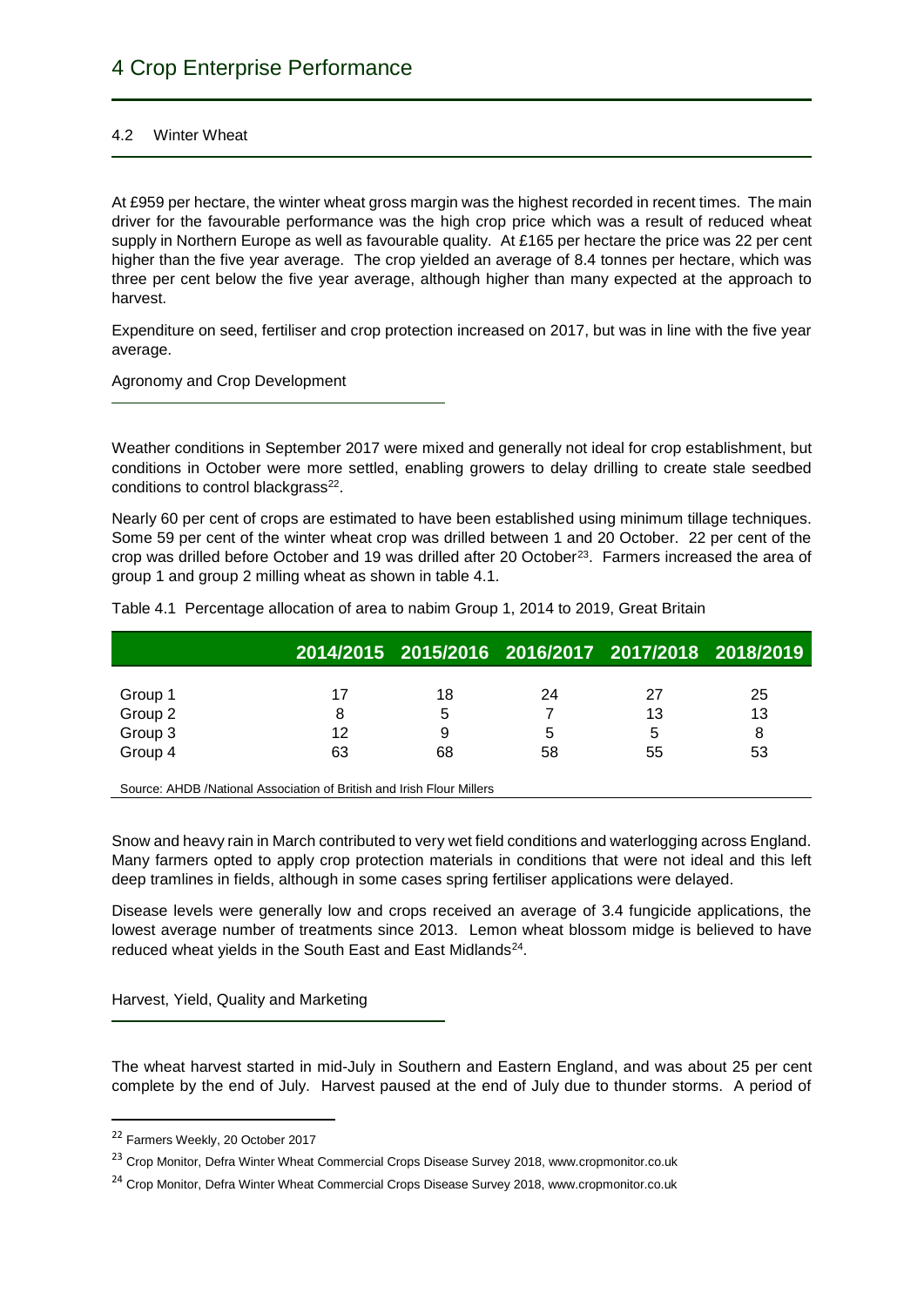settled weather followed. By the end of the first week of August, the winter wheat harvest was about 80 per cent complete in the South East and East of England, but only about 12 per cent in Yorkshire. The wheat harvest was complete in the South by mid-August and around 72 per cent in North East England<sup>25</sup>.

The favourable price was driven by weak sterling, reduced supply of grain in northern Europe and increased demand for feed grain, due to reduced availability of forage in the UK. At the same time, the Vivergo plant closed in late September reducing demand for feed grain<sup>26</sup>.

Group 1 Milling Wheat Performance

Conditions in June and July were favourable for milling wheat grain quality so supply of high quality milling grain was strong. In turn, the apparent over supply diminished premiums for grain of milling quality. Milling premiums at harvest were around £15 to £17 over feed, but later eroded to £8 to £10 over feed. As the season developed, it became apparent that levels of screenings in milling wheat were particularly high and millers increasingly turned to imported grain to cover the months prior to harvest<sup>27</sup>. Details of the high quality of wheat grown in 2018 are shown in table 4.2.

|                                       | <b>Specific</b><br>Weight<br>kg/hl<br>2017 | <b>Specific</b><br>Weight<br>kg/hl<br>2018 | <b>Hagberg</b><br>S.<br>2017 | <b>Hagberg</b><br>S<br>2018 | <b>Protein</b><br>$\%$<br>2017 | <b>Protein</b><br>$\%$<br>2018 |
|---------------------------------------|--------------------------------------------|--------------------------------------------|------------------------------|-----------------------------|--------------------------------|--------------------------------|
| Group 1                               | 76.3                                       | 78.5                                       | 254                          | 335                         | 13.4                           | 13.0                           |
| Group 2                               | 76.1                                       | 77.1                                       | 271                          | 321                         | 12.5                           | 12.1                           |
| Group 3                               | 75.2                                       | 76.9                                       | 212                          | 285                         | 12.0                           | 11.6                           |
| Group 4                               | 75.3                                       | 76.8                                       | 231                          | 298                         | 11.9                           | 11.7                           |
| <b>Bread standard</b><br>Source: AHDB |                                            | >76.0                                      |                              | >180                        |                                | >12.5                          |

Table 4.2 Cereal Quality Survey 2017 and 2018, Great Britain

The sub sample of FBS farms that grew group 1 milling wheat achieved an average price of £169 per tonne. This represented a premium of only £5 per tonne when compared with the sub sample of farms that grew no milling wheat. After accounting for the higher expenditure on fertiliser and crop protection by the farms with no milling wheat, the farm that grew only group 1 milling wheat achieved a lower gross margin, of £931 per hectare.

# **Straw**

**.** 

Prior to harvest, merchants reported high prices for straw, of around £70 to £80 per tonne in primarily livestock regions<sup>28</sup>. Straw prices peaked at around £100 per tonne at harvest, but reduced to about £85 per tonne when it became apparent that there was sufficient supply to meet all uses. The average value of straw was £87 per hectare, averaged across all farms, including those that incorporated their straw.

<sup>25</sup> GB Harvest Report, ADAS, w/e 24 July 2018, w/e 31 July 2018, w/e 7 August 2018 & w/e 14 August

<sup>&</sup>lt;sup>26</sup> Agronomist and Arable Farmer, 24 September 2018

<sup>&</sup>lt;sup>27</sup> Market Outlook, Gleadell, Autumn 2018 and Spring 2019

<sup>28</sup> Farmers Weekly Interactive, www.fwi.co.uk , 30 May 2018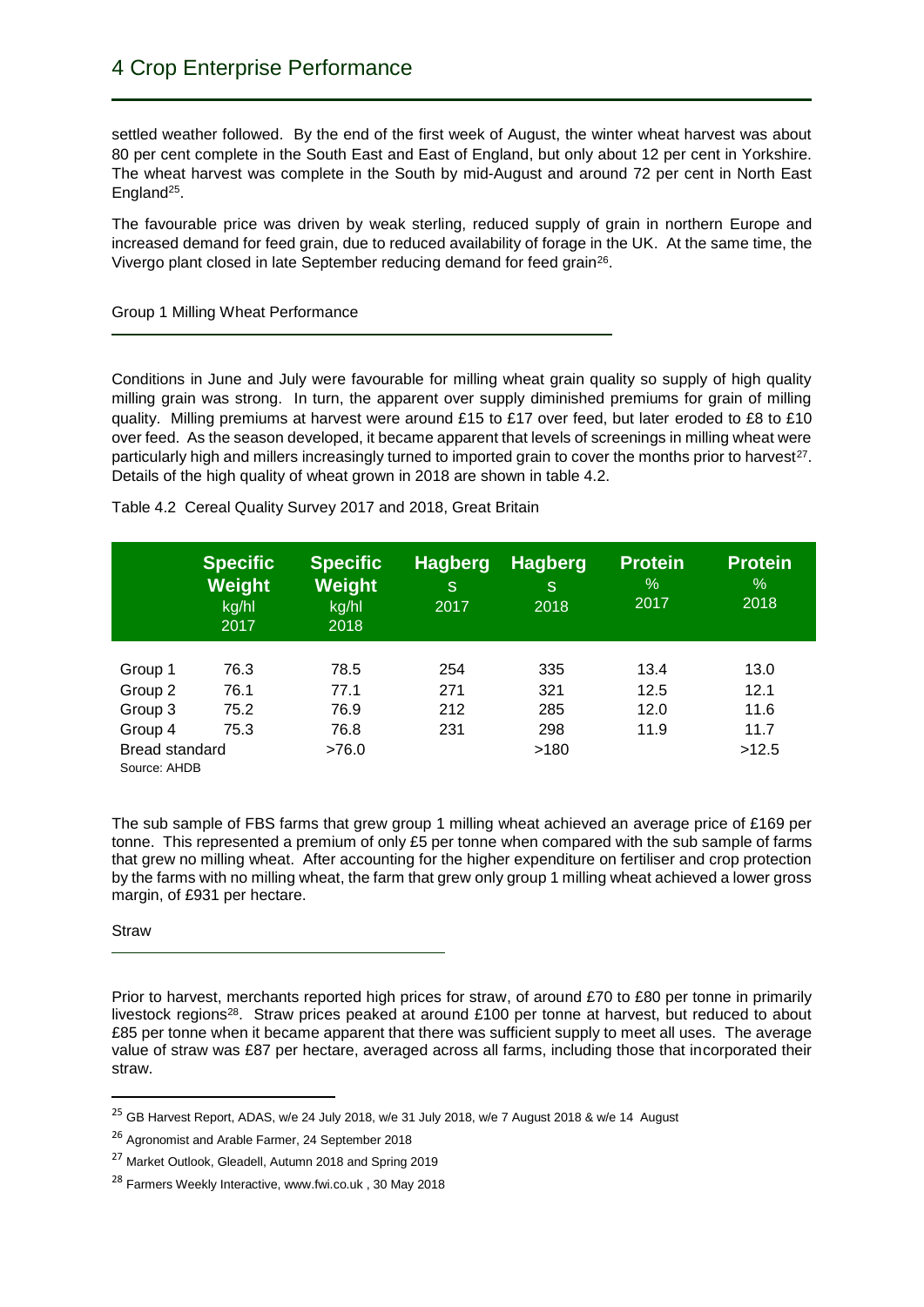#### Farm Performance

The top quartile group of farms, by gross margin performance, averaged £1,273 per hectare with crops yielding 9.8 tonnes per hectare and with an average sale price of £168 per tonne.

Farms in the Fens achieved the highest gross margin, of £1,142 per hectare, with crops yielding an average of 9.7 tonnes per hectare. Crops in Kent also achieved yields of 9.7 tonnes per hectare.

Winter wheat growers in Devon were committed to livestock production with 29 per cent of crop output used on the farm for feed and straw.

#### 4.3 Spring Wheat

The spring wheat gross margin was £577 per hectare and 20 per cent above the five year average. Although the average price, of £164 per tonne, exceeded the five year average by 15 per cent there was no premium above the winter wheat price. In the dry season, the crop yielded 5.5 tonnes per hectare. This was 7 per cent below the five year average.

#### 4.4 Winter Barley

The pattern of exceptional gross margin, in this case £787 per hectare, and high price, of £155 per tonne, and spend on variable costs, was the same for winter barley as for winter wheat. Winter barley was the only crop to hold its yield (at 7.1 tonnes per hectare) at the same level as the previous year and consistent with the long term average,

Prolonged hot and dry conditions ensured an early start to the cereal harvest. By 24 July, about 80 per cent of the winter barley crop had been harvested. By the end of July, this had risen to about 96 per cent complete<sup>29</sup>.

The pattern of exceptional gross margin, in this case £787 per hectare, and high price, of £155 per tonne, and spend on variable costs, was the same for winter barley as for winter wheat. Winter barley was the only crop to hold its yield (at 7.1 tonnes per hectare) at the same level as the previous year and consistent with the long term average.

Prolonged hot and dry conditions ensured an early start to the cereal harvest. By 24 July, about 80 per cent of the winter barley crop had been harvested. By the end of July, this had risen to about 96 per cent complete<sup>30</sup>.

Performance by Natural England Joint Character Area and County

The lowest yielding crops, at 6.4 tonnes per hectare, were grown in Devon, where 35 per cent of the crop value was used on farm for feed and bedding.

Although the South Suffolk and North Essex Clayland farms grew crops averaging 8.0 tonnes per hectare, their price was only £139 per tonne suggesting that they achieved only feed quality. Farms in the Culm used 35 per cent of their crop output for feed and straw on the farm. Their crops were grown with low expenditure on seed and crop protection.

1

<sup>&</sup>lt;sup>29</sup> GB Harvest Report, ADAS, w/e 24 July 2018 & w/e 31 August

<sup>30</sup> GB Harvest Report, ADAS, w/e 24 July 2018 & w/e 31 August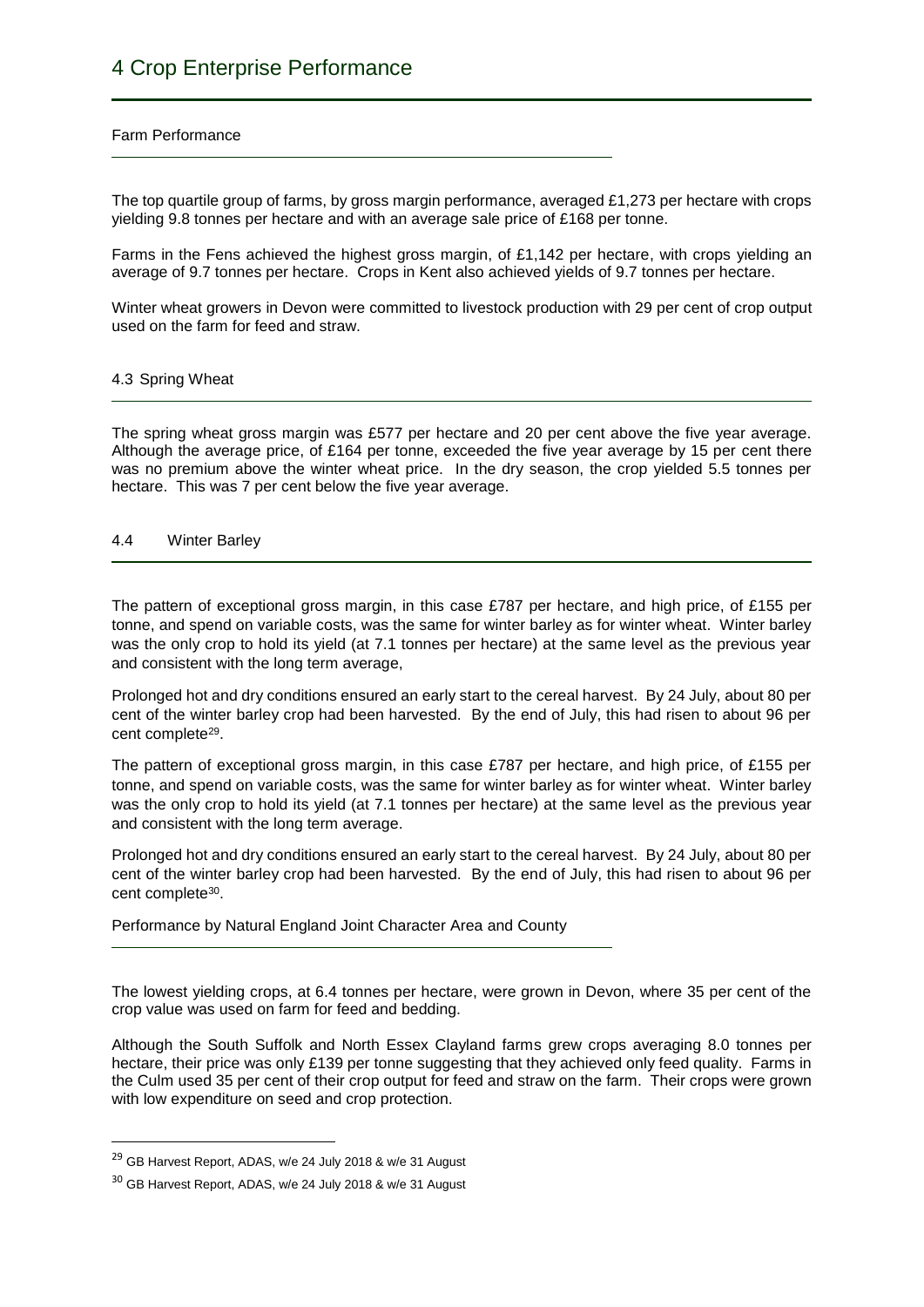# 4.5 Spring Barley

Despite a crop yield (of 5.4 tonnes per hectare), that was 11 per cent below the five year average, the gross margin, of £654 per hectare, was 30 per cent above the five year average and the highest spring cereal gross margin in 2018. It was also the highest spring barley gross margin of recent times. The main driver of the favourable performance was the price of £167 per tonne, 31 per cent above the five year average.

Variable cost expenditure was very similar to the previous year. Because the unit costs of inputs increased, it is likely that growers scaled back their expenditure in anticipation of reduced crop output.

Spring barley establishment was delayed on many farms, due to the 'Beast from the East' weather conditions. Farmers in East Yorkshire drilled spring crops as late as May.

The spring barley harvest started in early August and was about 40 per cent complete by the end of the first week of August. The break in planting due to difficult spring drilling conditions resulted in a split harvest; late crops were typically harvested in in late August and early September<sup>31</sup>. Sales of malting barley came to a virtual stop in January 2019 because traders had no knowledge about the likelihood or level of EU import tax or customs duties. German traders opted to source barley from other EU countries, including France, in preference to the UK<sup>32</sup>.

Prices for baled straw of £90 to £100 per tonne were quoted in May<sup>33</sup>. Across all spring barley crops the average value of straw was £83 per hectare.

# 4.6 Winter and Spring Oats

For the fifth successive year, the winter oat gross margin (£805 per hectare) was second only to the winter wheat gross margin. The price, of £165 per tonne was 33 per cent higher than the five year average and also the same as the wheat price. The spring oat gross margin, of £497 per hectare, was 14 per cent higher than the five year average. The crop price averaged £158 per tonne, which was 29 per cent higher than the five year average but the yield, of 4.5 tonnes per hectare, was 19 per cent lower than the average and the lowest spring oat yield for at least ten years. Spring oats incur low variable costs; of only £272 per hectare in 2018. The oat price reached a five year record high of £181.50 per tonne in November 2018. Demand for the crop, between July and September 2018, was nine per cent higher than for the equivalent period in  $2017<sup>34</sup>$ . UK producers benefited from a global reduction in oat supply, which included reduced production in Finland and Sweden as well as Canada<sup>35</sup>.

# 4.7 Winter Oilseed Rape

**.** 

The average oilseed rape gross margin was £670 per hectare, 17 per cent above the five year average. The crop yielded an average of 3.4 tonnes per hectare, three per cent below the five year average, while the price, at £334 per tonne, exceeded the five year average by nine per cent.

<sup>31</sup> GB Harvest Report, ADAS, w/e 7 August 2018 & w/e 25 September 2018

<sup>32</sup> Reuters, uk.reuters.com , 11 January 2019

<sup>33</sup> Farmers Weekly Interactive, www.fwi.co.uk , 30 May 2018

<sup>&</sup>lt;sup>34</sup> Farmers Weekly 9 November 2018

<sup>35</sup> Market Outlook, Gleadell, Autumn 2019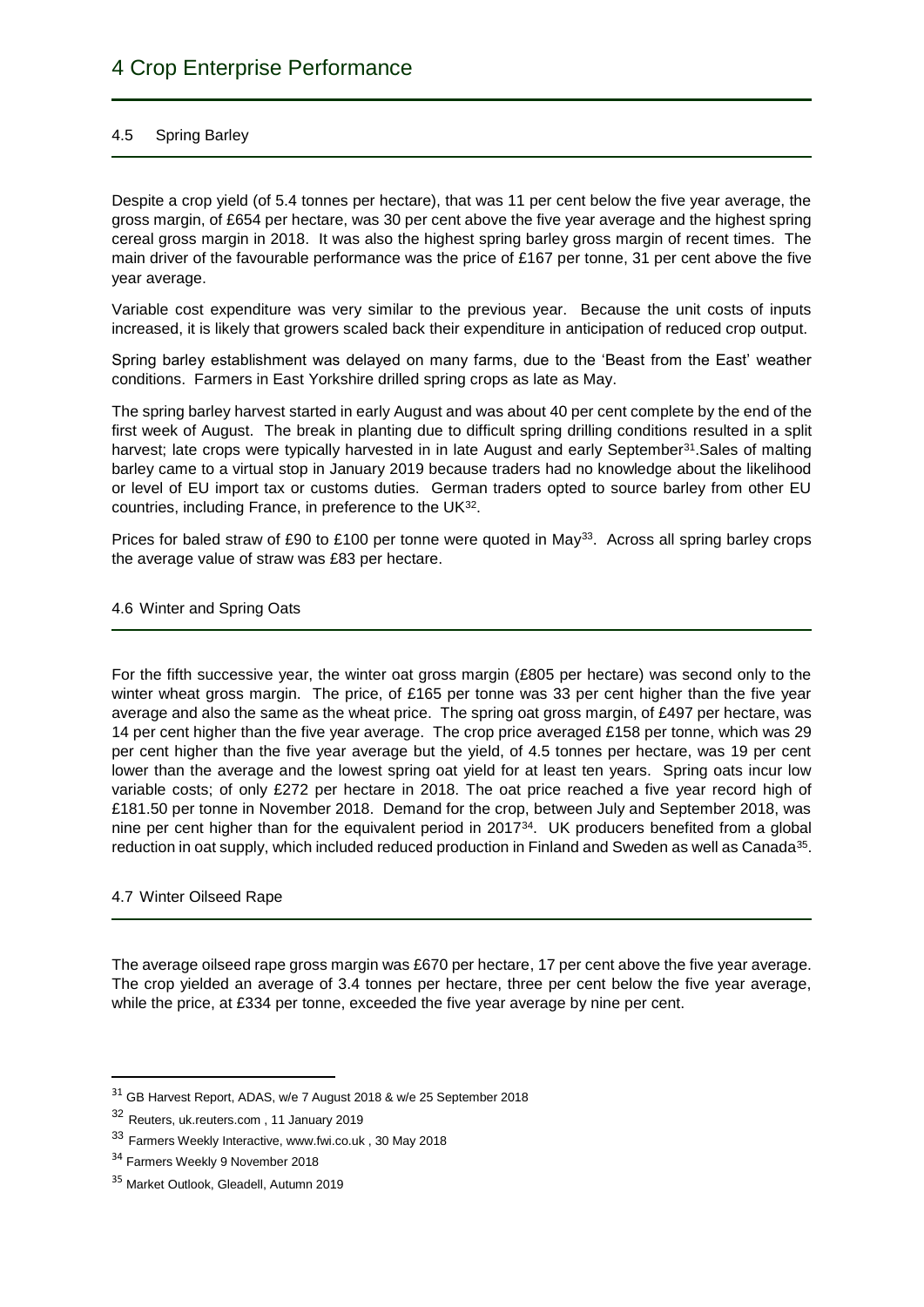Weather conditions were generally good for crop establishment, but Cabbage Stem Flea Beetle damage in areas of high pest infestation was very severe.

Oilseed rape crops received an average of 3.2 fungicide applications in 2018; this is consistent with previous years<sup>36</sup>. Light leaf spot and *Phoma* canker levels were relatively high, but other diseases were less severe.

Many farmers started harvesting oilseed rape in mid July and about 63 per cent of the harvest was completed by 24 July 2018. This rose to 80 per cent by 31 August. Pod shatter was a regular problem and often required harvesting in night conditions when the low levels of moisture in the air reduced pod shatter.<sup>37</sup>

Some double low oilseed rape crops had unexpectedly high levels of erucic acid, resulting in penalties and rejections of sold crop. An investigation by NIAB concluded that the problem originated due to non double low volunteer plants<sup>38</sup>. The summer drought in northern Europe reduced the supply of rapeseed and this initially benefited UK producers. However, crushers converted to soybean and rapeseed demand reduced<sup>39</sup>.

#### 4.8 Linseed

The linseed crop gave an average gross margin of £65 per hectare and was the poorest performing combinable crop. The yield of 1.0 tonnes per hectare was 44 per cent lower than the five year average, although the price and variable cost expenditure was in line with previous years.

# 4.9 Peas for Combining

The pea gross margin was £487 per hectare and 11 per cent below the five year average. The price,

of £263 per tonne, was close to average, but the yield of 2.9 tonnes per hectare was 12 per cent below the five year average.

Before the 2018 crops were planted, it was apparent that fewer farmers in the UK and across the EU, would grow peas and beans following the change to EFA rules. However, the difficult growing season and resulting low yields and poor crop quality could not have been predicted.

Demand for non GM protein remained strong, as some markets could not easily accept alternative sources of vegetable protein, such as imported soya. So the market for peas and beans was strong throughout the year.

Feed peas traded for around £220 per tonne in December 2018. At September 2018, good quality marrowfat peas sold for £265 per tonne<sup>40</sup>. Marrowfat pea reached £275 to £300 per tonne in October<sup>41</sup>. Most marrowfat peas had been sold by January, but prices of up to £400 per tonne were available for

<sup>36</sup> Crop Monitor, Defra Oilseed Rape Survey 2018, www.cropmonitor.co.uk

<sup>37</sup> GB Harvest Report, ADAS, w/e 24 July 2018 & w/e 31 August 2018

<sup>38</sup> Agronomist and Arable Farmer, 12 March 2019

<sup>39</sup> Market Outlook, Gleadell, Autumn 2019

<sup>40</sup> Pulse Market Update, PGRO, September 2018

<sup>41</sup> Pulse Market Update, PGRO, October 2018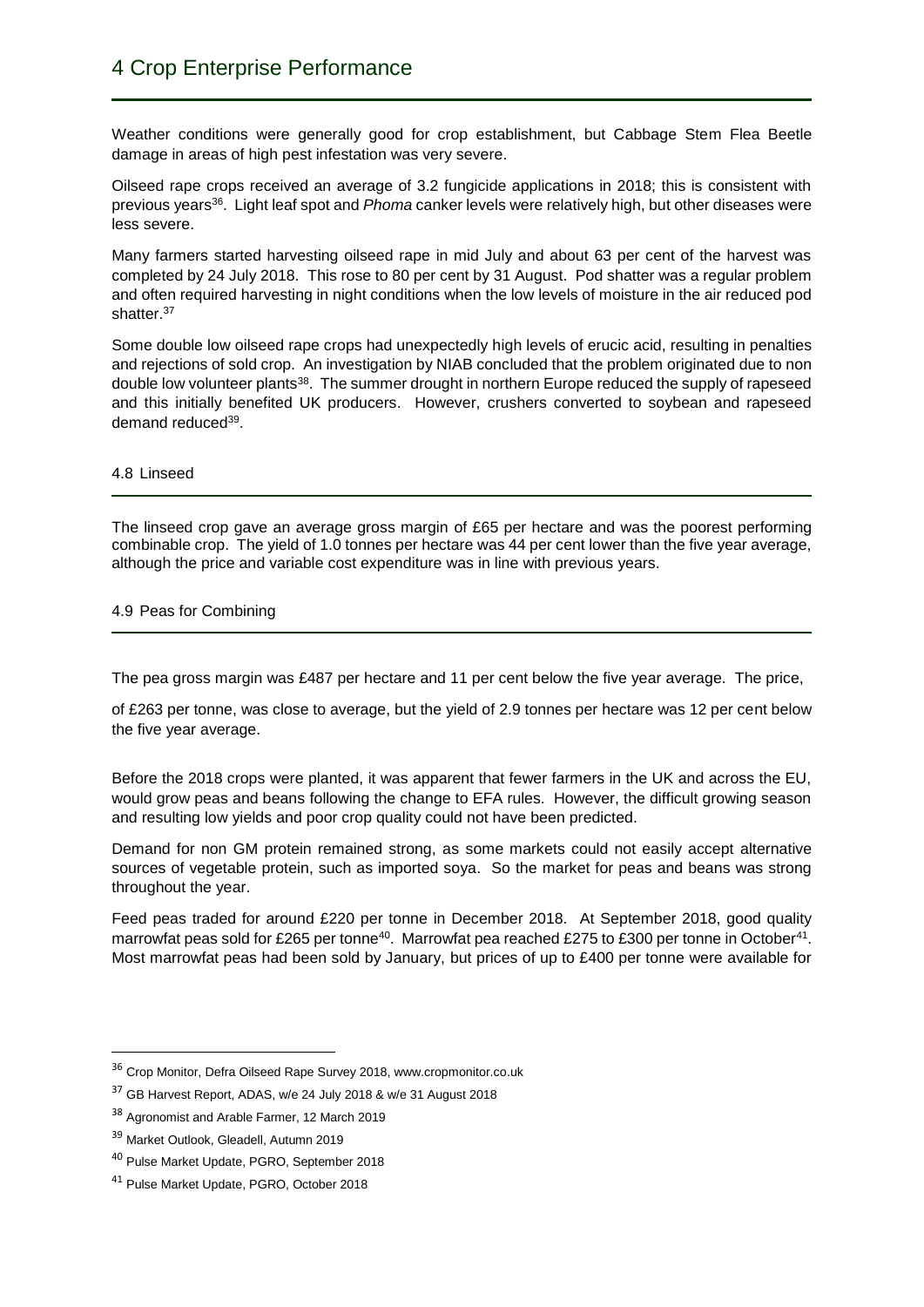sample that showed no signs of bleaching<sup>42</sup>.Any remaining marrowfat peas at April 2019 traded at around £300 to £315 per tonne.

# 4.10 Winter and Spring Beans

The winter bean gross margin was £439 per hectare and the average crop price was £209 per tonne. However the yield was below average at 3.3 tonnes per hectare.

For spring beans, the high price, of £210 per tonne, did not compensate for the exceptionally low yield of 2.4 tonnes per hectare. The resulting gross margin was only £225 per tonne.

Bruchid beetle was less active in spring 2018 than in previous years<sup>43</sup>. Growers also benefitted the approval of systemic neonocotinoid insecticide, Biscaya, with an active ingredient of thiacloprid, for control of the pest<sup>44</sup>. However, as the crop developed, bruchid beetle became prevalent and the crop fared poorly in the dry conditions. The harvest quality was generally poor with high levels of Bruchid damage. Grain size was limited and variable within pods.

Driven by the change to Environment Focus Area (EFA) rules, reduced plantings of beans strengthened the price. The low crop yield was a further driver of higher prices as production of peas and beans reduced by 35 per cent in comparison with 2017<sup>45</sup>.

In February 2018, the bean price at November 2018 was £155 per tonne, with a £15 to £20 premium for human consumption quality beans<sup>46</sup>. By April, the price had risen to £165 per tonne for October movement<sup>47</sup>. In September 2018, feed beans were selling for between £185 and £200 per tonne<sup>48</sup>. By October 2018, the feed bean price had risen to £212 per tonne. Samples of human consumption crop sold for up to £265 per tonne<sup>49</sup>. Feed beans traded for around £220 per tonne in December 2018<sup>50</sup>. Ongoing demand for non GM sources of protein strengthened prices for beans, which reached £230 per tonne for January movement<sup>51</sup>. With very limited crop still to sell at April 2019, feed beans traded at around £275 to £350 per tonne, depending on quality<sup>52</sup>.

Very high quality human consumption beans sold for up to £300 per tonne, conditional of less than 5 per cent damage from bruchid beetle<sup>53</sup>. The price for human consumption beans reached £315 per tonne in January for crops with less than five per cent bruchid damage. Even crops with up to 25 per cent bruchid damage could be sold for £250 per tonne<sup>54</sup>.

4.11 Soya Bean

- <sup>47</sup> Farmers Weekly, 20 April 2018
- <sup>48</sup> Pulse Market Update, PGRO, September 2018
- <sup>49</sup> Pulse Market Update, PGRO, October 2018
- <sup>50</sup> Farmers Weekly, 7 December 2018
- <sup>51</sup> Pulse Market Update, PGRO, January 2019
- <sup>52</sup> Pulse Market Update, PGRO, April 2019
- <sup>53</sup> Pulse Market Update, PGRO, November 2018
- <sup>54</sup> Pulse Market Update, PGRO, January 2019

<sup>42</sup> Pulse Market Update, PGRO, January 2019

<sup>43</sup> Farmers Weekly Interactive, www.fwi.co.uk , 4 April 2018

<sup>44</sup> Farmers Weekly Interactive, www.fwi.co.uk , 8 May 2018

<sup>45</sup> Market Outlook, Gleadell, Autumn 2019

<sup>46</sup> Farmers Weekly, 2 February 2018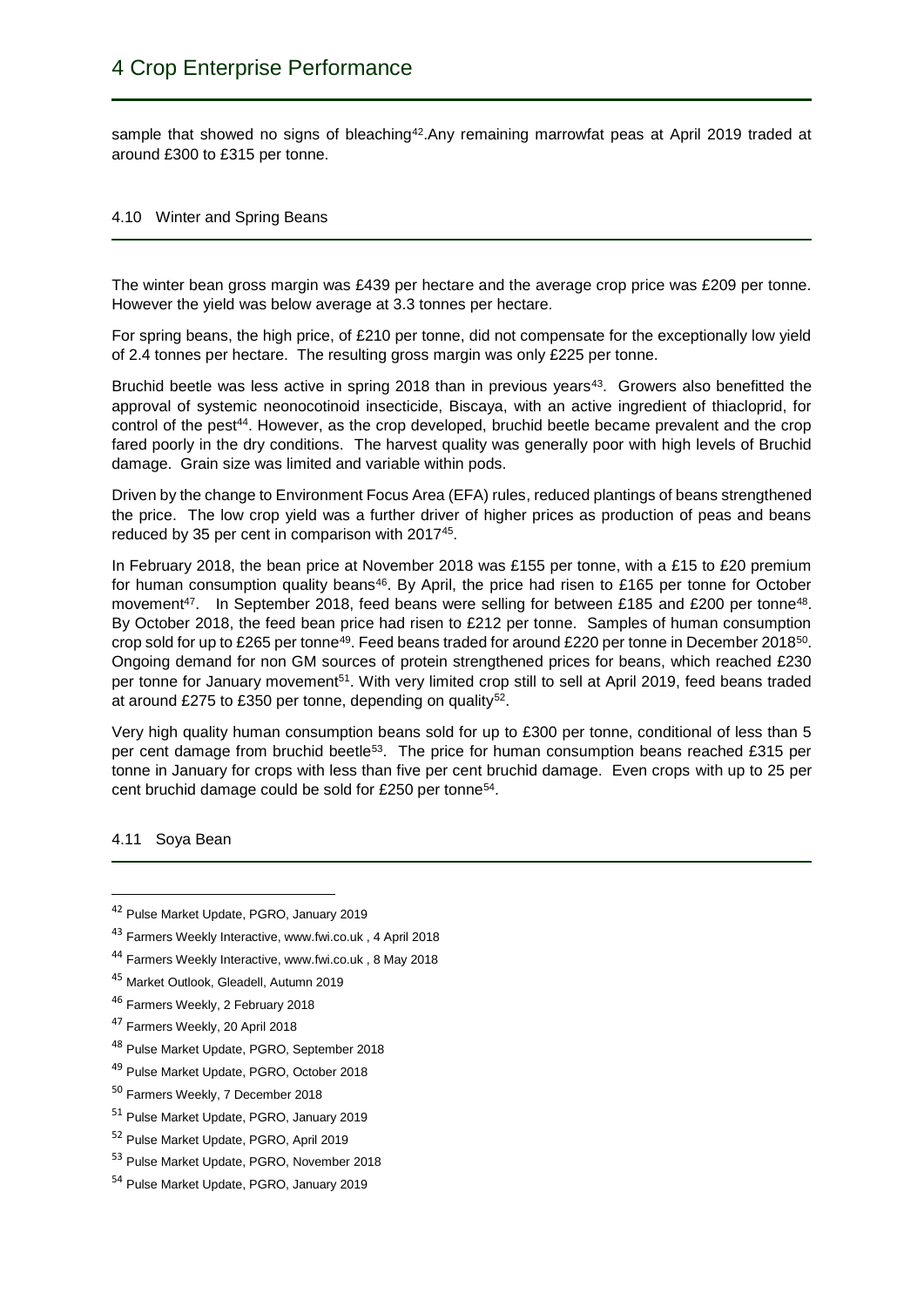Based on a small sample of only ten farms, the gross margin for soya averaged £149 per hectare for crops yielding 1.3 tonnes per hectare and selling for an average price of £350 per tonne. In the spring of 2018, contracts for soya production were offered at £375 per tonne, a price which incorporated a non GM premium of £25 per tonne over imported soya from North America and South America<sup>55</sup>. Due to the small sample size, we have reduced confidence in these results

### 4.12 Sugar Beet

The sugar beet gross margin averaged £978 per hectare, 20 per cent below the five year average. The average crop yield was 68 tonnes of clean beet per hectare, seven per cent below the five year average. The price, of £27 per tonne including the haulage allowance and adjustments for early or late delivery increased on the previous year but was still five per cent below the five year average.

Contract and Price

The 2018 /2019 year was the second year of a revised scheme of sugar beet contracts following the conclusion of the EU Sugar Regime. British Sugar again offered one year and three year contracts, both with a guaranteed minimum price of £22.50 per tonne with the potential of a market bonus. The three year contract offered a greater share of any price uplift at the single year contract<sup>56</sup>.

Agronomy and Crop Development

Wet weather delayed sugar beet drilling for many growers<sup>57</sup>. British Sugar advised that this could result in yield reductions<sup>58</sup>. Much of the crop was drilled during April, following the effects of the 'Beast from the East' and the average drilling dates were 20 - 23 April. Conditions at drilling were generally favourable, with adequate moisture for the emerging plants. Seed expenditure, of £205 per hectare, was unchanged on 2017. Possibly responding to anticipated lower yields, as well as the lower crop price, growers reduced their expenditure on fertiliser and crop protection.

Aphid carry over from 2017 into 2018 was especially low due to low over winter conditions. Foliage disease levels were low through the greater part of the growing season, but increased from October. Autumn conditions were favourable for crop development, and crops responded well to autumn fungicides<sup>59</sup>.

However, drought conditions in June and July continued until farmers received rainfall on the 28 and 29 July. British Sugar opted to delay the opening of sugar beet factories, to allow additional crop growth. Bury St Edmunds and Wissington both opened on 26 September 2018<sup>60</sup>.

Yield and Gross Margin Performance

<sup>55</sup> Farmers Weekly Interactive, www.fwi.co.uk , 22 May 2018

<sup>56</sup> NFU Sugar News, www.nfuonline.com , 14 July 2017

<sup>57</sup> BBRO Advisory Bulletin 2018 No 3, 11 April 2018

<sup>58</sup> Farmers Weekly Interactive, www.fwi.co.uk , 17 April 2018

<sup>59</sup> Sugar Beet Review, May 2019

<sup>60</sup> Sugar Beet Review, Autumn 2018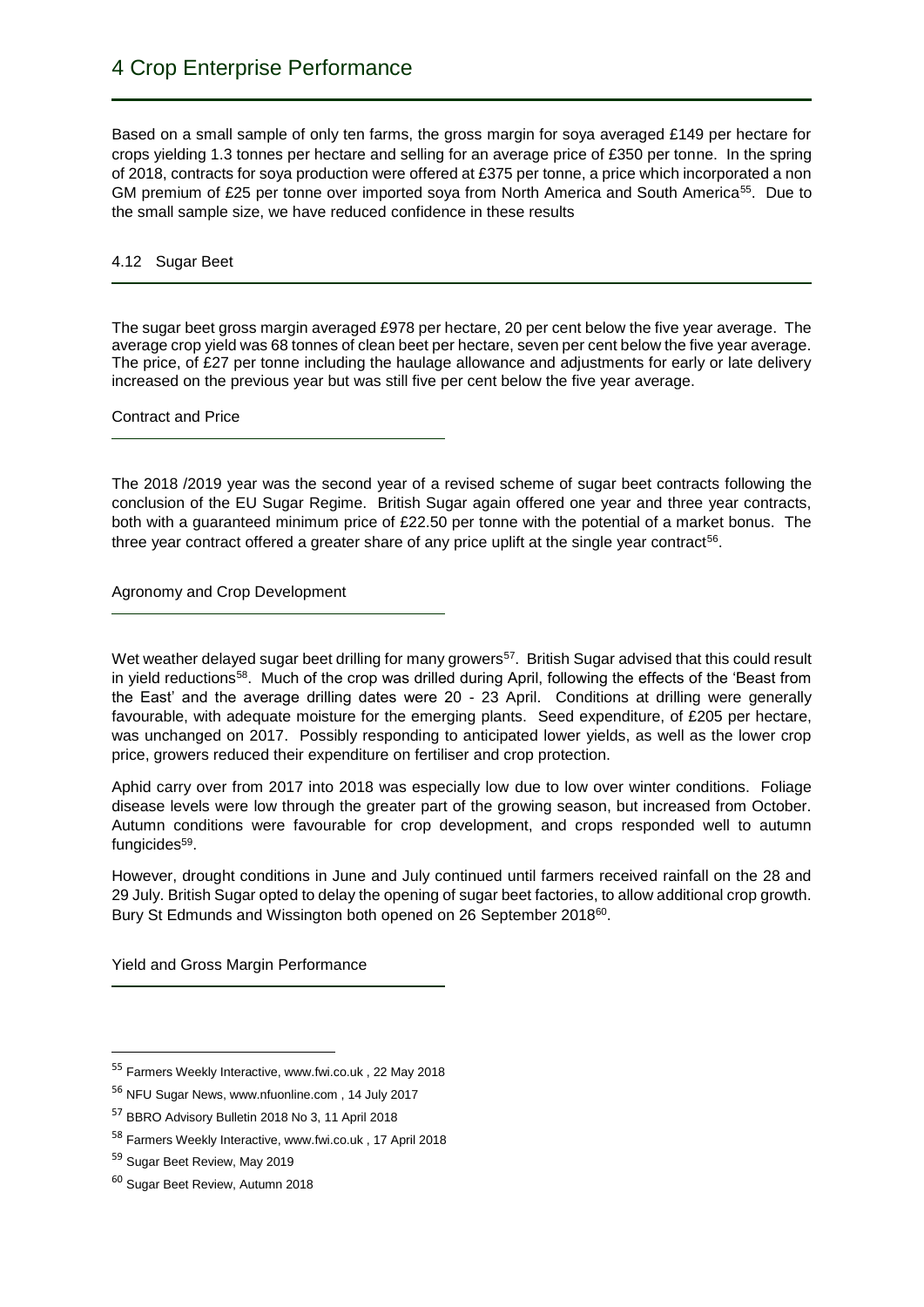As the harvest progressed. British Sugar raised their harvest prediction from 1.05 million tonnes at November 2018 to 1.15 million tonnes at January 2019<sup>61</sup>. Difficult conditions at harvest resulted in slow deliveries to factories. Crop yields were reported as variable, with higher yielding crops on silt and fen soils, but low yields on lighter and heavier soils<sup>62</sup>.

The final sugar content was 17.9 per cent, against a five year average of 17.5 per cent. The Cantley factory area reported its lowest yield in 2018, since 2007<sup>63</sup>.

The top quartile group of farms, by gross margin performance, averaged  $£1,441$  per hectare with crops yielding 77.7 clean tonnes per hectare, and with an average sale price of £28 per tonne.

The highest gross margins were found in Lincolnshire, where the crop gave an average yield of 72.8 tonnes per hectare. The Lincolnshire crops benefitted from a higher price but this included haulage allowance mitigated by higher other crop costs, which include haulage.

At £903 per hectare, the lowest gross margin crops were grown in Suffolk, where the average yield was 61.2 clean tonnes per hectare.

# 4.13 Ware Potatoes

The potato gross margin was exceptional at £5,355 per hectare, slightly lower than the 2016 gross margin of £5,399 per hectare and 43 per cent higher than the five year average. The price was exceptional at £205 per tonne and 45 per cent above the five year average. Late planting and drought conditions conspired to give an unusually low yield of 37.1 tonnes per hectare, but this ultimately benefited growers because it was the reduced supply that ensured the favourable price to growers.

Like sugar beet growers, many potato growers delayed harvest to facilitate late autumn growth. This caused quality problems in frying and processing varieties as secondary growth occurred .

The packing sector took the opportunity to use carried over 2017 harvest potatoes to meet customer demand whilst the processing sector used packing varieties to make up shortfalls in 2018 production.

The top quartile group of farms, by gross margin performance, averaged £8,100 per hectare with crops yielding 40.5 tonnes per hectare, and with an average sale price of £260 per tonne.

#### 4.14 Vining Peas

The vining pea gross margin averaged £653 per hectare (£788 in 2017). In Yorkshire, vining pea drilling was delayed by poor conditions. Yields of vining peas were generally low and the harvest tonnage fell short of planned production to meet market demand.

<sup>61</sup> Farmers Weekly Interactive, www.fwi.co.uk , 17 January 2019

<sup>62</sup> Sugar Beet Review, January 2019

<sup>63</sup> Sugar Beet Review, May 2019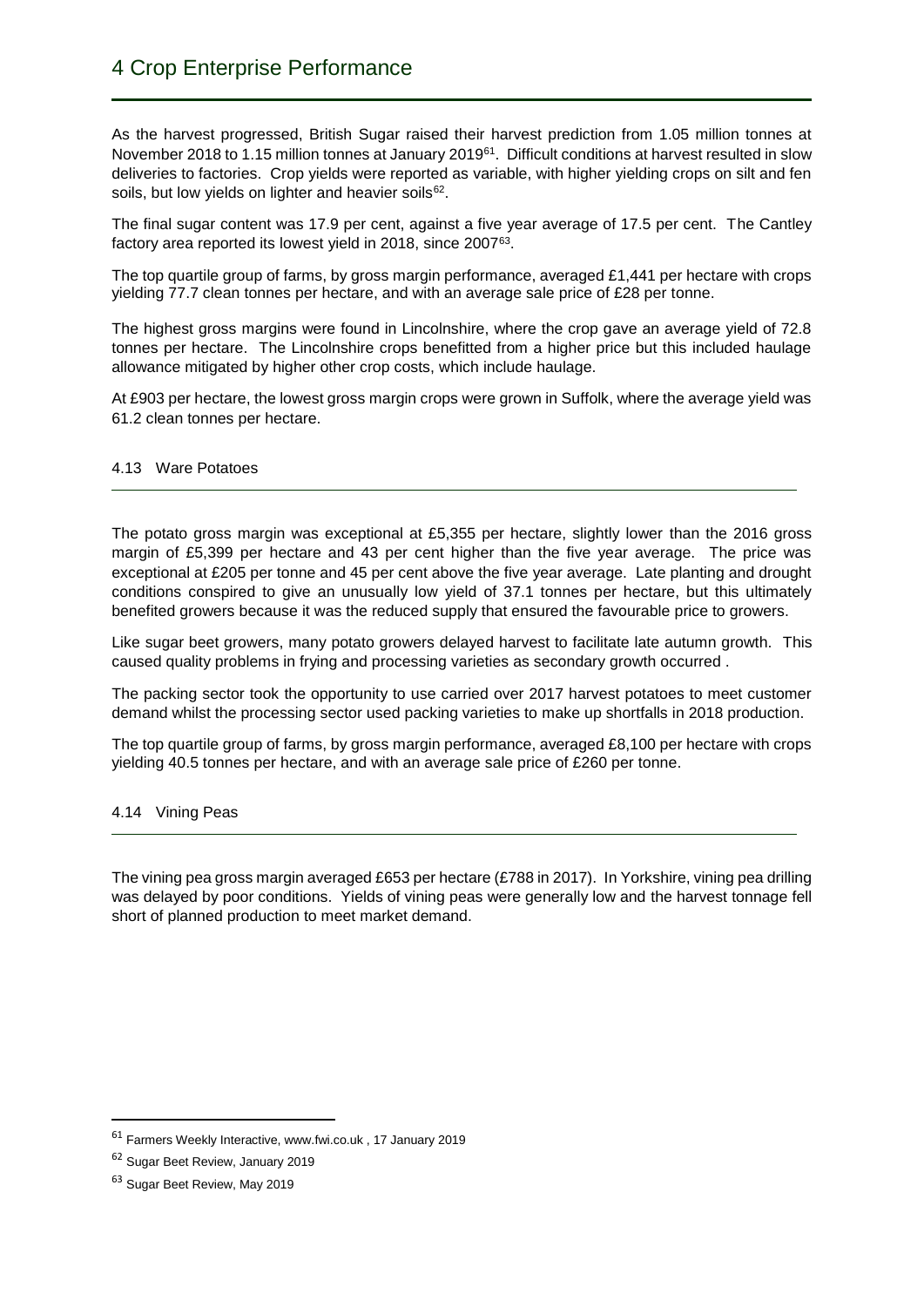5.0 Summary of Net Margin and Cost of Production Estimate

- Cereals, oilseed, potatoes more expensive to grow than in previous years
- Winter wheat cost of production exceeded the crop price by about £21 per tonne
- Sugar beet cost of production exceeded the sugar beet price by about £0.50 per tonne
- Cereal, oilseed and potato crops attained improved net margins
- Potato crop was profitable for many producers with £2,223 average net margin

### 5.1 Introduction

The allocation and apportionment of costs to individual crops allows us to prepare net margin and cost of production estimates for the main crops grown in England. The methodology for calculation of FBS net margins includes imputed costs for labour and owner occupied land. Organic crops are excluded from the analysis.

#### 5.2 Comparison with Previous Years

As a result of relatively low yields, the cost of production for most crops (measured per tonne) was higher than in recent years. Using this measure, all crops except peas and sugar beet were more expensive to grow than in any year since we started to estimate production costs in 2013 and 2014.

In 2018, the winter wheat cost of production exceeded the crop price by about £21 per tonne, and the sugar beet cost of production exceeded the sugar beet price by about £0.50 per tonne.

The average net margins for all crops, except potatoes, were negative in 2018. Cereal, oilseed and potato crops attained their most favourable net margins since we started to estimate production costs in 2013 and 2014. The higher net margins resulted from the relatively high 2019 harvest prices. With an average net margin of £2,223, the potato crop was profitable for many producers. However, poorly yielding and low quality pea and bean production was less profitable than in previous years.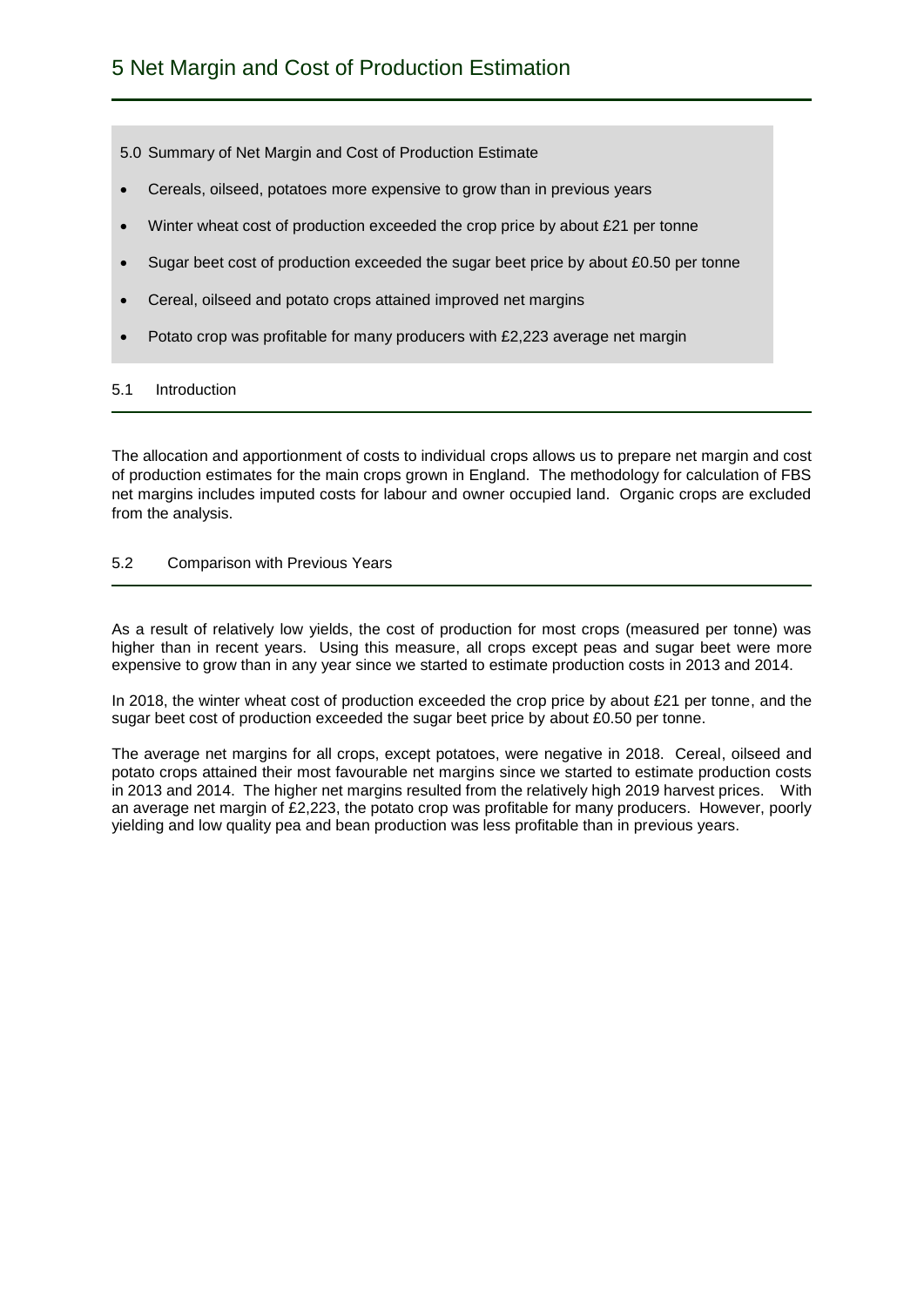6.0 Organic Arable Performance

- Crop performance improved as a result of high organic crop prices
- Highest organic cereal gross margins since start of our detailed analysis in 2009
- Organic oat area 13 per cent higher than the five year average
- Winter oat gross margin was about twice the five year average.
- The contribution of agriculture to FBI averaged £307 per hectare (£305 in 2017)

# 6.1 Market Overview and Organic Crop Areas

The trend in changing arable crop area is shown in figure 6.1.



Figure 6.1 Organic Arable Crop Area, 2009 to 2018

At 41,500 the area of organic crops in England was little changed on the previous year but eight per cent below the five year average. The area of land in conversion to organic arable cropping increased to 2,600 hectares, its highest level since 2009. The area of arable land lost from organic production reduced to 900 hectares, this was the smallest reduction since the decline in arable cropping started in 2011.

The area of organic oats increased to 10,000 hectares, 13 per cent above the five year average and the highest area of recent times. The areas of other organic cereals, which include crops such as rye and spelt, increased, as did the area of organic potatoes.Demand for organic food in the UK rose for the seventh consecutive year, with retail sales to the value of £45 million<sup>64</sup>.

<sup>64</sup> Farm Business, www.farmbusiness.co.uk 6 February 2019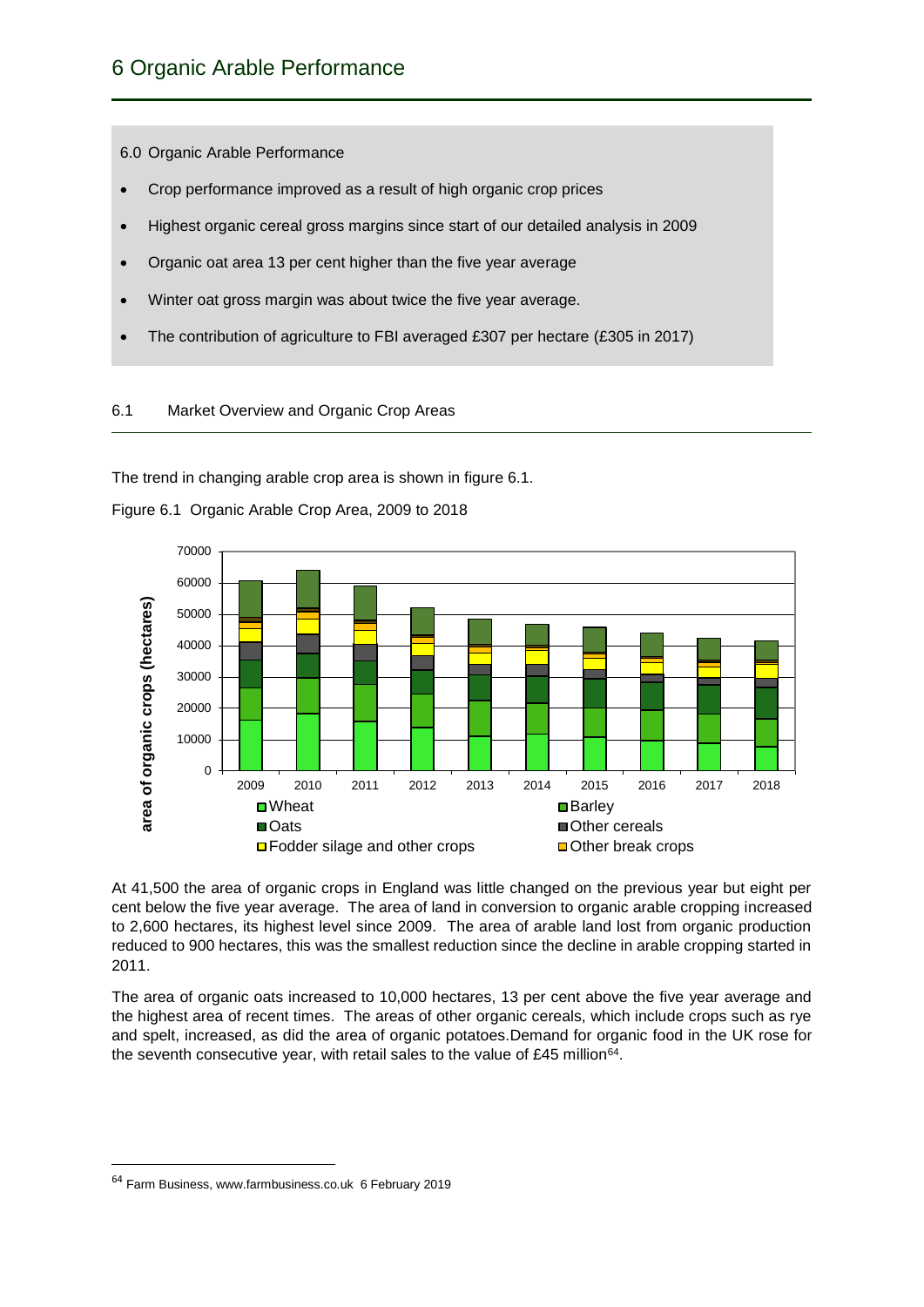# 6.2 The Sample of Organic Farms and Organic Agriculture Performance

The contribution of agriculture to FBI on organic Cereals and General Cropping farms in our sample averaged £307 per hectare, exceeding the contribution on non organic farms of the same farm types.

Whilst some of the changes in agriculture performance may have been due to the change in the sample of farms, the general picture was that crop output were higher. Labour, machinery running costs and rent were also higher. The result was that the contribution of agriculture to FBI was virtually unchanged on 2017.

There was one less organic arable farm in the sample of farms which averaged 106 hectares (92 hectares in 2017). The main crops grown, by area, were spring barley, spring wheat, spring oats and winter wheat.

# 6.3 Organic Crop Performance

Driven by the highest organic crop prices in at least ten years, all organic cereal crops achieved their highest gross margins since our detailed analysis of organic crops commenced in 2009. In contrast, organic spring beans yielded poorly to give a low gross margin.

Winter and Spring Wheat

The organic winter wheat crop gave an average gross margin of £1,055 per hectare, 29 per cent above the five year average, driven by the price of £303 per tonne, which was 25 per cent higher than the five year average. The crop yield of 2.7 tonnes per hectare was close to average.

The organic spring wheat gross margin was £1,322 per hectare, representing a substantial increase on the average and on the previous year's gross margin of £568 per hectare. Again, the driver was the favourable price, at £323 per tonne this exceeded the five year average between by 28 per cent. The crop yielded exceptionally well at 4.0 tonnes per hectare, higher than the organic winter wheat crop and 37 per cent above the five year average. Due to the small sample size, we have reduced confidence in these results.

Prior to harvest, organic feed wheat could be sold for £265 for September for October movement. As supply problems became apparent, prices increased to £280 per tonne. Milling wheat typically had favourable specific weight and hagberg, but low protein. By August, the milling wheat price was around £315 per tonne for crops with 11 per cent protein. This increased to £325 per tonne by November.

Spring Barley

**.** 

At £808, spring barley had the lowest gross margin of all organic cereal crops for the first time since 2014, but it was still the highest organic spring barley gross margin since our records began. The crop price, of £295 per tonne, was 44 per cent above the five year average.

Prior to harvest organic feed barley traded at £260 per tonne for autumn movement. Organic malting barley could be sold for £310 to £315 from November 2018<sup>65</sup>

<sup>65</sup> Saxon Organic Briefing, November 2018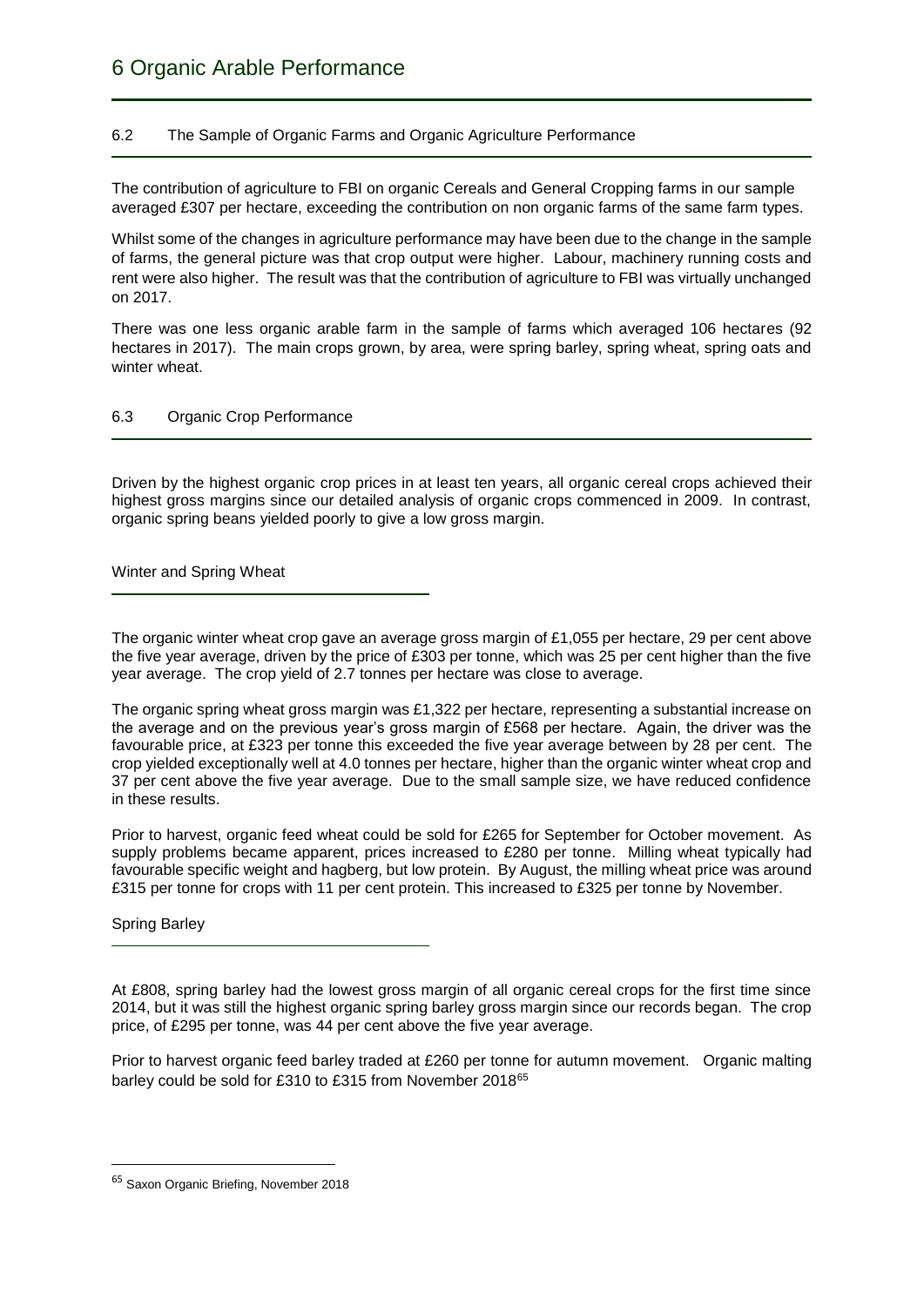Winter and Spring Oats

Winter oats achieved the highest organic gross margin for a second consecutive year, at £1,481 this was about twice the five year average. Again, it was the price, of £323 per tonne, 42 per cent above the five year average that ensured the high margin.

The spring oat gross margin, of £926 per hectare, was 43 per cent higher than the five year average. The crop sold for an average price of £307 per tonne, 34 per cent above the five year average and the highest since we started our records in 2009.

Trade in organic feed oats started at £240 per tonne, as it became apparent that demand exceeded supply, the price increased to £255 per tonne for oats by July<sup>66</sup>.

Spring Beans

Despite a crop price of £359 per tonne, which was 13 per cent higher than the five year average, the spring bean crop achieved an exceptionally low gross margin of only £341 per hectare. The crop vielded only 1.5 tonnes per hectare. Due to the small sample size, we have reduced confidence in these results.

At June, organic feed beans could be sold for £370 per tonne for October to December movement. Prices climbed to £385 per tonne by November before dropping back to £375 per tonne by February 2019<sup>67</sup> .

 $\overline{\phantom{a}}$ 

<sup>66</sup> Saxon Organic Briefing, June 2018 & July 2018

<sup>67</sup> Saxon Organic Briefing, June 2018, November 2018 & February 2019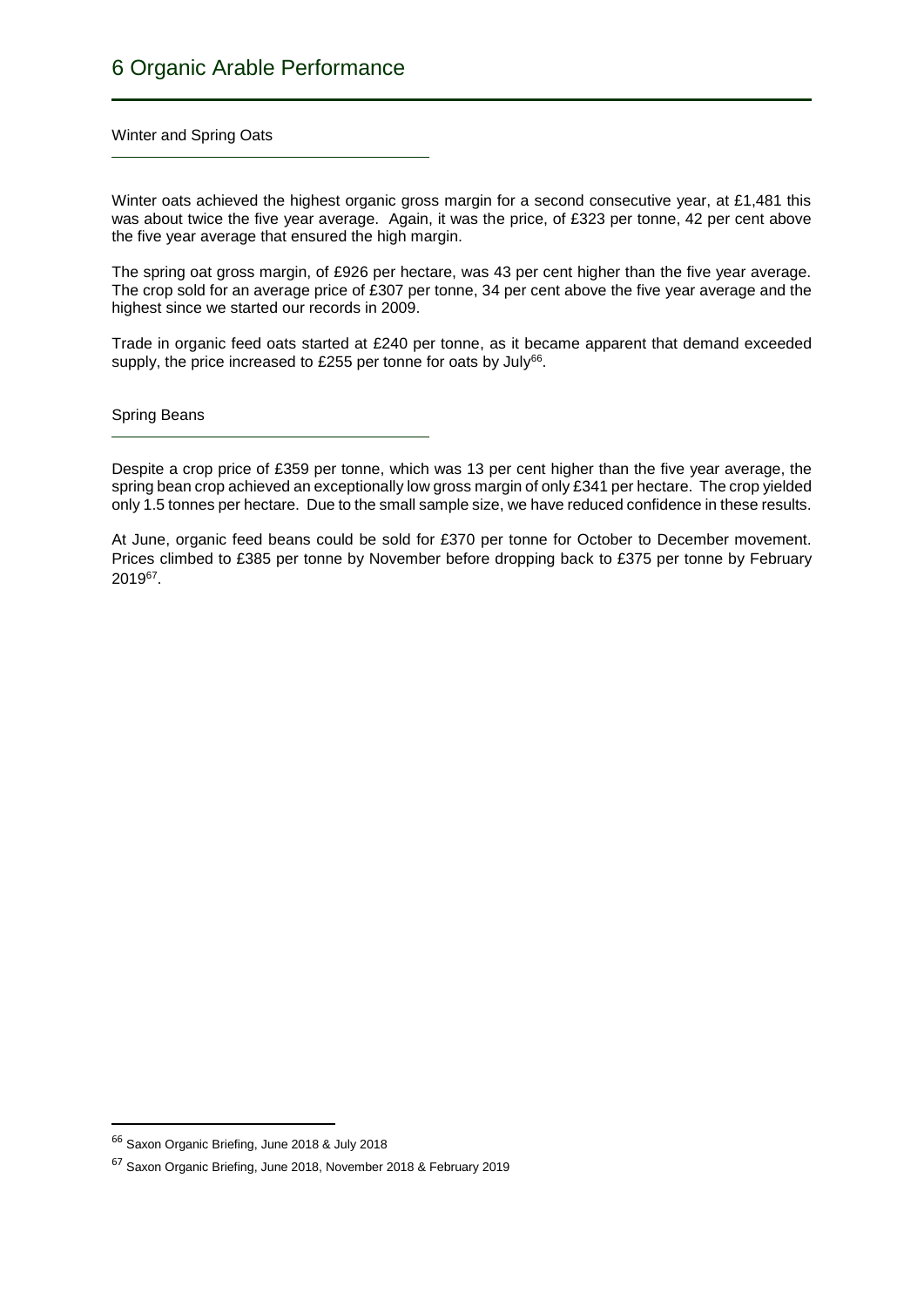- 7.0 Weather, Economic Context and Policy
- 2,700 members of staff at Defra were engaged on Brexit work at March 2019
- The Bank of England raised the base lending rate by 0.25 per cent to 0.75
- The 'Beast from the East' brought severe cold and windy weather in early 2018
- Summer 2018 was dominated by drought conditions and dry harvest weather
- Vivergo closed its fuel plant in September 2018

# 7.1 Government

George Eustice resigned from his post of Agriculture Minister at Defra in February 2019 and was replaced by Robert Goodwill MP, a farmer from Yorkshire<sup>68</sup>. Preparations for the UKs planned exit from the European Union comprised a significant part of the work of Defra in the year. At 26 March 2019, 2,700 members of staff at Defra were engaged on Brexit work<sup>69</sup>.

In September 2018, the Home Secretary and Environment Secretary announced a two year pilot scheme to enable 2,500 seasonal workers to work on fruit and vegetable farms for a stay not exceeding six months<sup>70</sup>.

In August 2018, Defra granted two additional years of funding to its 'Payment by Results' agri environment pilot scheme. The arable options are being trialled in Norfolk and Suffolk<sup>71</sup>.

In an initiative to improve flood defences in Lincolnshire, 14 Lincolnshire landowners and tenants worked with Witham Forth Drainage Board, the Environment Agency, Lincolnshire County Council and solicitors Roythornes on a £1.8 million project. The purpose was to reprofile and raise sea banks to substantially improve a 5 kilometre length of flood defence. The works protect 3,400 hectares of Grade 1. Funding was provided by the Environment Agency and the European Union<sup>72</sup>.

From April 2019, Farmers in England were faced with a change to HMRC rules in an initiative named Making Tax Digital. For many this involved changes to record keeping and some farmers changed their accounting software following advice from their accountants.

# 7.2 Economic Environment

The Bank of England raised the base lending rate by 0.25 per cent to 0.75 per cent on 2 August 2018. This was the second rise from a low of 0.25 per cent since July 2007.

The prevailing strength of sterling was relatively low, but stable since the EU referendum in summer 2016. At the end of March 2019, one pound could purchase 1.16 euro or 1.30 US dollars<sup>73</sup>.

<sup>68</sup> Farm Business, www.farmbusiness.co.uk , 6 March 2019.

<sup>69</sup> Land, www.agriland.co.uk , 26 March 2019

<sup>70</sup> Agronomist and Arable Farmer, www.aafarmer.co.uk , 6 September 2018

<sup>&</sup>lt;sup>71</sup> Defra, www.gov.uk, 2 August 2018

<sup>72</sup> Farm Business, www.farmbusiness.co.uk , 21 November 2018

<sup>&</sup>lt;sup>73</sup> Bank of England, www.bankofengland.co.uk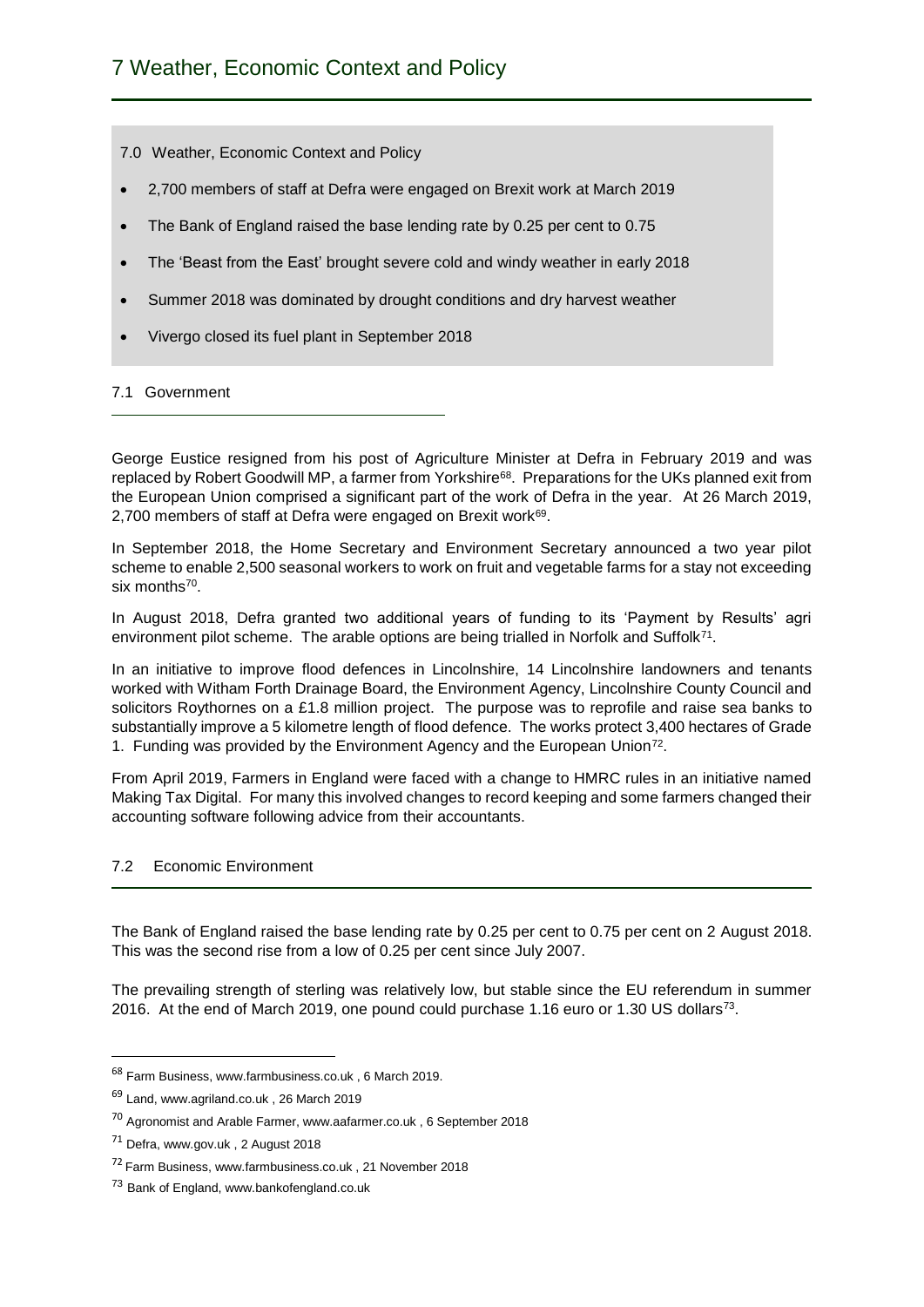The British Retail Consortium recorded the highest rate of food price inflation, at 2.5 per cent, in March 2019, up from 1.6 per cent in February 2019. Some of the commodities facing the highest price inflation were onions, potatoes and cabbages, but cereal prices also increased<sup>74</sup>.

# 7.3 Weather

The autumn of 2017 was unsettled and September was cooler and wetter than average, whilst October was generally dry. Both months were dull. Temperatures in arable areas were close to average levels. Over the whole autumn, South East England was dryer than usual and Essex and Kent were particularly dry.

The so called 'Beast from the East' comprised severe cold and windy weather in late February and early March As high pressure weather systems dominated, summer 2018 was the warmest since 2016 and May, June and July were much warmer than average. 2018 was the second sunniest since 1929 but the year was also particularly dry.

The NFU and Defra held a drought summit on 1 August that resulted in initiatives that included emergency short term flexibility about the terms of abstraction licences, and speeding up payment of Basic Payment Scheme (BPS) and Countryside Stewardship Scheme (CSS) claims<sup>75</sup>. However, the NFU reported that the expected measures were not implemented in England as expected and made new calls to Defra in early September<sup>76</sup>.

7.4 Business

The summer of 2018 saw considerable change in the crop processing sector:

- With stores in Membury, Berkshire, Micheldever, Hampshire and Shrewton, Wiltshire, the Trinity Grain storage and grain marketing cooperative was formed by former members of Hampshire Grain, Ridgeway and Wiltshire Grain. The group handles 200,000 tonnes of grain on behalf of 300 members in August 2018<sup>77</sup>.
- Saxon Agriculture acquired, Yorkshire based, Campbell and Penty in August 2018. Saxon Agriculture is owned by Bairds Malt, which is in turn owned by GrainCorp Ltd of Australia<sup>78</sup>.
- Hovis sold its Manchester and Selby mills to Whitworth Bros, and closed its Southampton mill in October 2018. Hovis retained its only remaining mill at Wellingborough, Northamptonshire<sup>79</sup>.
- 18 mustard growers and four mint growers created a crop processing business, Condimentum, based at the Greater Norwich Food Enterprise Park at Easton, Norwich. The development followed Unilever's decision to close the Colmans Mustard plant in Norwich<sup>80</sup>.
- In early 2019, Fengrain entered a subcontract with Frontier Agriculture Ltd to provide grain marketing service to the group. Frontier is owned by Cargill and Associated British Foods<sup>81</sup>.

 $\overline{\phantom{a}}$ 

<sup>74</sup> BBC, ww.bbc.co.uk , 3 April 2019

<sup>75</sup> Farm Business www.farmbusiness.co.uk , 2 August 2018

<sup>76</sup> Farm Business www.farmbusiness.co.uk , 3 September 2018

<sup>77</sup> Agronomist and Arable Farmer, www.aafarmer.co.uk , 13 August 2018

<sup>78</sup> Yorkshire Post, www.yorkshirepost.co.uk , 16 August 2018

<sup>&</sup>lt;sup>79</sup> Farmers Weekly, 5 October 2018

<sup>80</sup> Farmers Weekly, 16 November 2018

<sup>81</sup> Farm Business, www.farmbusiness.co.uk , 11 January 2019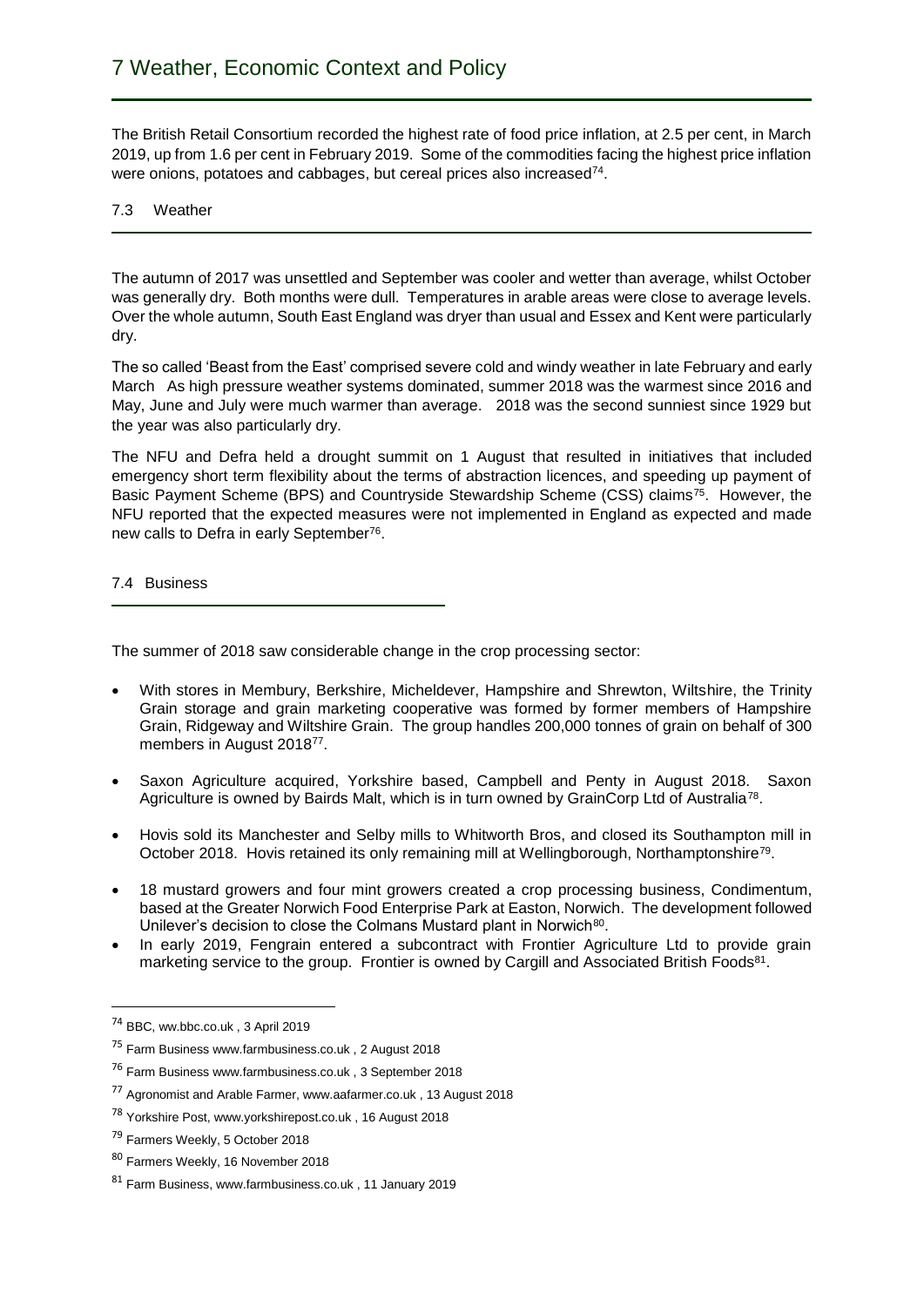New York based Archer Daniels Midland Company (ADM), co-owner of Gleadell Agriculture Ltd, acquired the remaining 50 per cent stake in the company from InVivo in February 2019<sup>82</sup>. The purchase included the Gleadell subsidiary, Dunns (Long Sutton) Ltd<sup>83</sup>.

There were also changes in the agricultural supply chain:

- As DowDuPont progressed to become a standalone company, it changed its name to Corteva Agriscience in February 2018<sup>84</sup>
- Platform Speciality Products Corporation agreed to sell Arysta Lifescience to UPL Corporation Ltd in July 2018<sup>85</sup>.
- Vervaet bought 50 per cent of the shares of its UK importer, J Riley Beet Harvesters, based at Attleborough, Norfolk, in May 2018<sup>86</sup>.
- Dealers of John Deere tractors, Ripon Agricultural Services acquired RBM Agricultural Ltd, and so expanded its base from Yorkshire and the Humber and Teeside to Nottinghamshire and Lincolnshire in March 201987.
- The British Crop Protection Council (BCPC) became part of the NIAB group in November 2018<sup>88</sup>.
- The Land Drainage Contractors Association (LDCA) reunited with the National Association of Agricultural Contractors (NAAC) in January 2019, following a previous split in 1984<sup>89</sup>.

# 7.5 Renewable Energy

In November 2018, Ensus paused production of biofuel at its Wilton plant for the fourth time since it opened in 2011<sup>90</sup>. The company later announced plans to reopen in March 2019<sup>91</sup>.

Vivergo reopened its ethanol plant in April 2018, following a shutdown in November 2017. The company welcomed the increase in the Road Transport Fuel Obligation from 4.75 per cent to a target of 9.75 per cent by 2020, but also expressed concern that the UK Government had not introduced E10 fuel<sup>92</sup>. Difficult trading conditions, and the absence of any indication that the Government would legislate for the introduction of E10 fuel in the UK, led to Vivergo's decision, in September 2018, to close the Vivergo Fuels plant<sup>93</sup>. Aether Energy is an institutional investor that was actively seeking partnership arrangements in AD sites of over 0.5MW in 2018<sup>94</sup>.

1

- <sup>87</sup> Farm Business, www.farmbusiness.co.uk , 12 March 2019
- <sup>88</sup> NIAB, 9 November 2018
- <sup>89</sup> Farm Business, www.farmbusiness.co.uk , 30 January 2019
- <sup>90</sup> BBC, www.bbc.co.uk , 25 October 2018

<sup>82</sup> Archer Daniels Midland, www.adm.com , 17 January 2019

<sup>83</sup> Farm Business, www.farmbusiness.co.uk, 22 February 2019

<sup>84</sup> DowDuPont, www.dow-dupont.com , 26 February 2019

<sup>85</sup> Farm Business, www.farmbusiness.co.uk , 22 July 2018

<sup>86</sup> Farmers Weekly, 11 May 2018

<sup>91</sup> Farmers Weekly Interactive, www.fwi.co.uk , 28 February 2019

<sup>92</sup> Vivergo Fuels, vivergofuels.com , 4 December 2017 & 10 April 2018

<sup>93</sup> Vivergo Fuels, vivergofuels.com , 6 September 2018

<sup>94</sup> FarmBusiness, www.farmbusiness.co.uk , 25 April 2018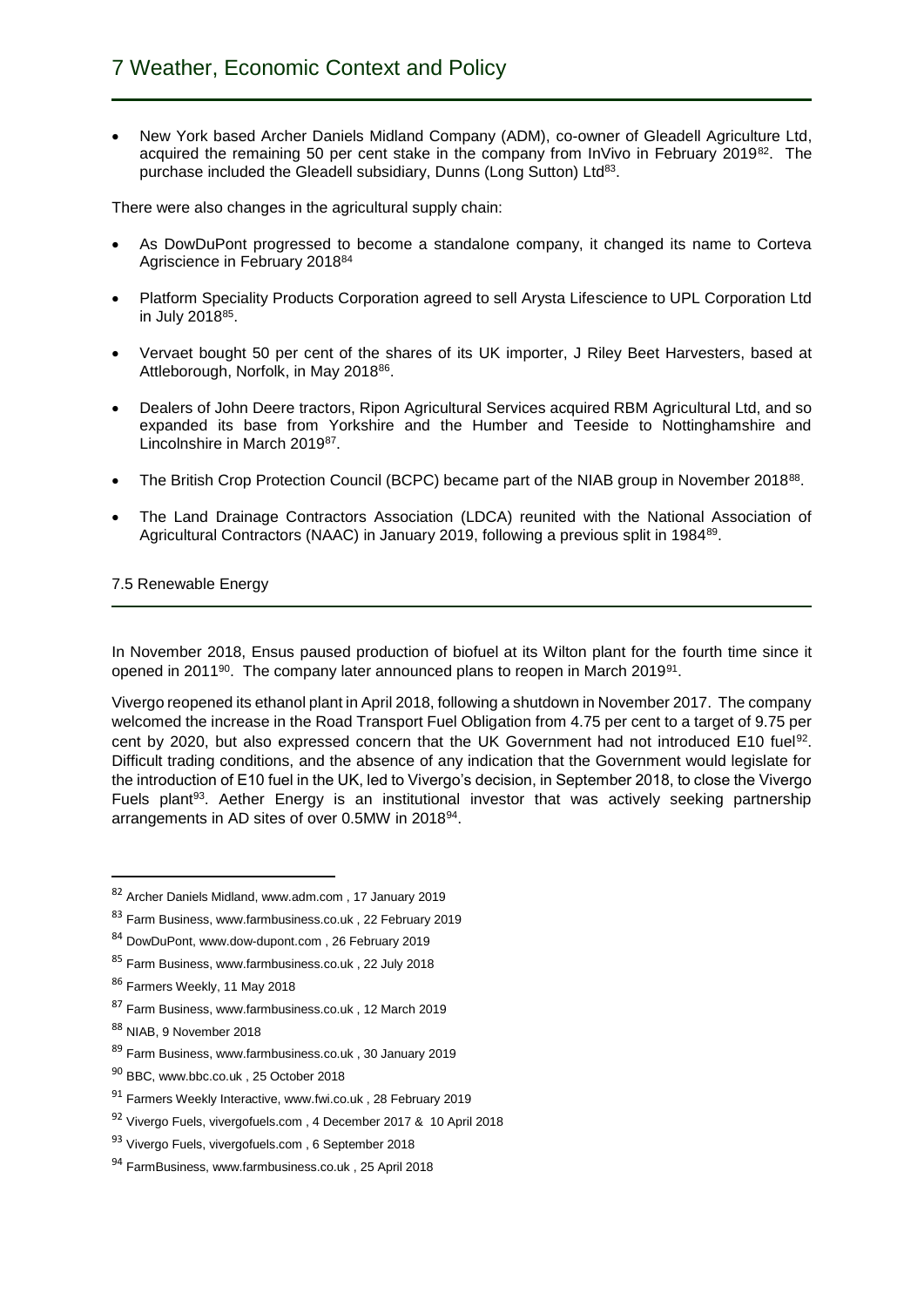Reports in this series: Crop Production in England Dairying Farming in England Hill Farming in England Horticulture Production in England (Horticultural Business Data) Lowland Grazing Livestock Production in England Pig Production in England Poultry Production in England Details available at [www.ruralbusinessresearch.co.uk](http://www.ruralbusinessresearch.co.uk/)